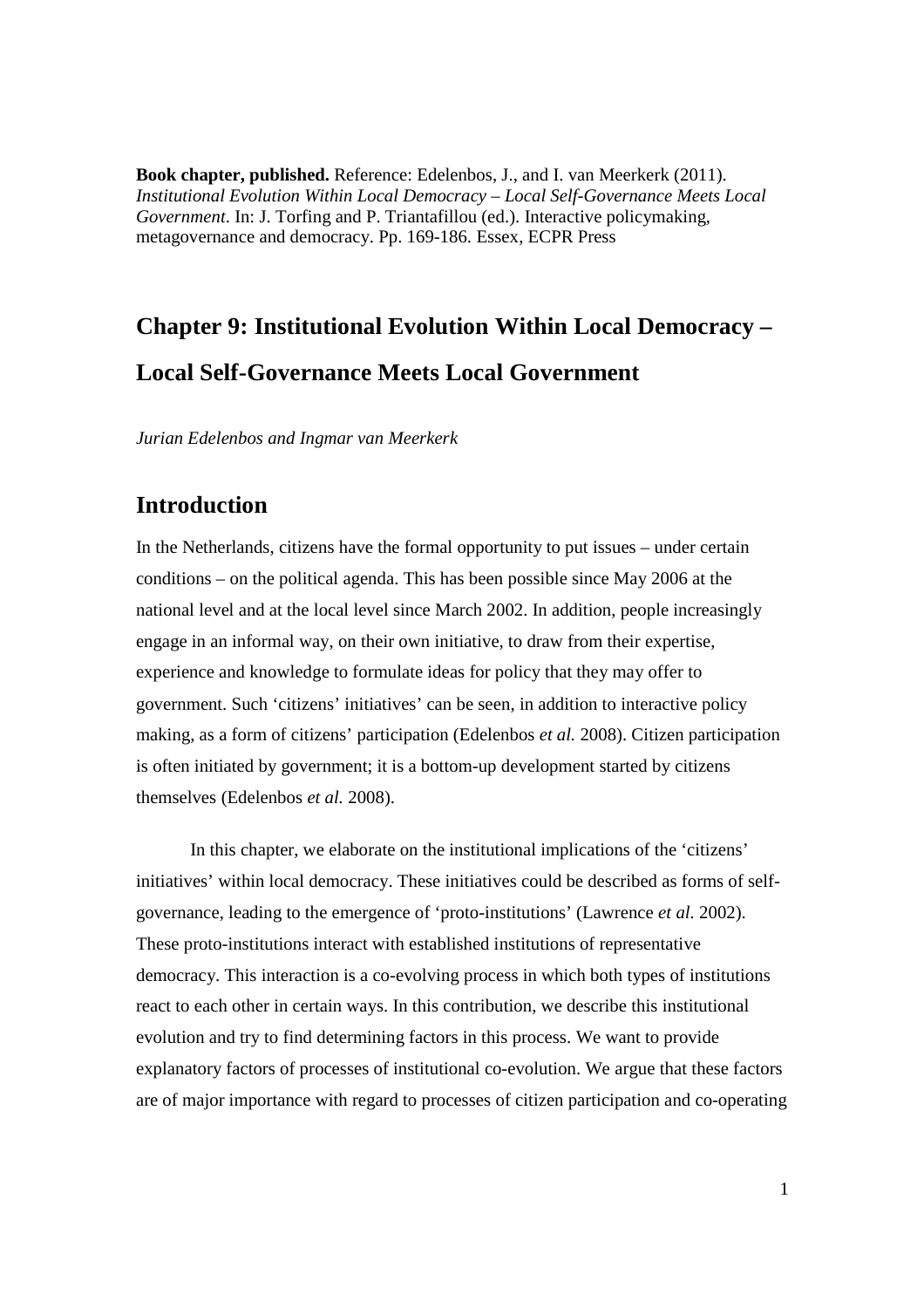mechanisms between proto-institutions developed by citizens' initiatives and established institutions of representative democracy.

We will treat one in-depth case study: the citizens' initiative in the municipality of Vlaardingen. At this moment there is an initiative for the (re)development of Broekpolder, an area southwest of Vlaardingen. For the case study, we used two main research methods: document analysis and semi-structured interviews. The Broekpolder case was selected for scientific research is because it is unique in the Netherlands – here we see that a formal right to put something on the government agenda through citizens' initiative developed to a form of self-organisation. In general, citizens' participation is initiated and organised by government, but in this case it was organised by the local community. In the research, all relevant written documents, such as memos, reports and political documents, were subjected to accurate study. In addition, eleven key players were interviewed, some several times, and these were made up of civil servants, council members, aldermen and citizens. The interviews were semi-structured and main themes were used to structure the interview – process development, institutions, co-operation, and change. We reconstructed the process and history of the case, and then asked questions about the coordination and co-operation between the federation (citizens) and government (council, civil servants, administrators).

The structure of this chapter is as follows:

- set out the theoretical perspective in which we place the case of Broekpolder Vlaardingen;
- examine the concepts of institutions, citizens' initiative and adaptive capacity;
- introduce the Broekpolder case study;
- analyse the institutional implications and tensions;
- describe the institutional evolution in the case study;
- provide an explanation of this evolution; and
- draw conclusions.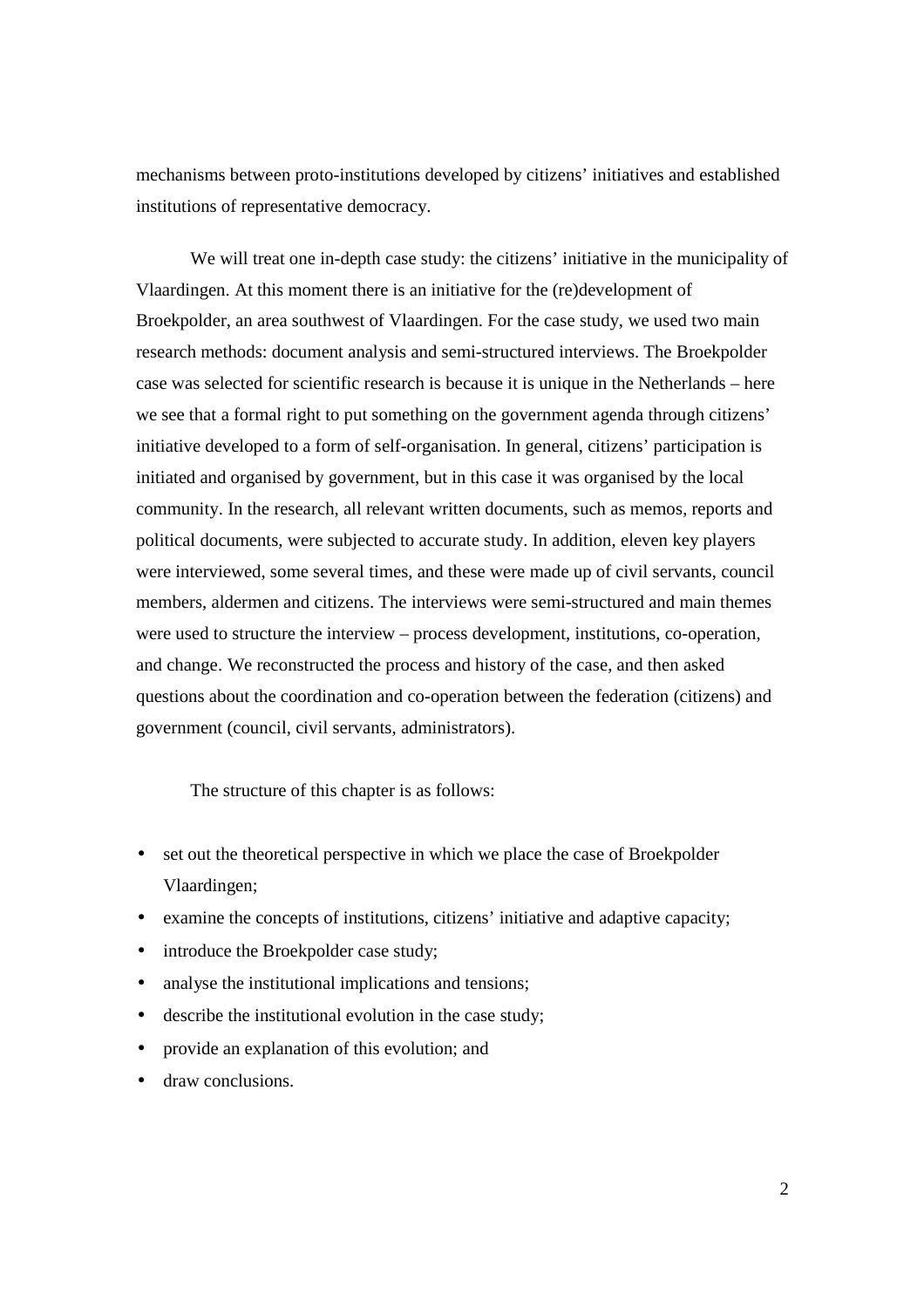# **Theoretical Perspective**

#### *A Sociological Perspective on Institutions*

The institutional approach in the functioning of public administration has received much attention in recent years (March & Olsen 1989; Goodin 1996). The institutional theory has a versatile 'body of knowledge' (Peters, 2005). This theory involves roughly three streams: economic, political and sociological (Edelenbos, 2005), which do not exclude each other. This chapter introduces the concept of 'institution' in accordance with the sociological perspective.

The sociological perspective focuses on rule systems and roles of (organised) individuals who shape interaction patterns between actors in a certain policy area (policy arena or policy situation) (Giddens 1984; Eggertson 1990). We then speak of 'rules *of* the policy game' and 'roles *in* the policy game' (Kiser & Ostrom 1982; Goodin 1996). Goodin defines (1996: 52) institutions as 'organised patterns of socially constructed norms and roles'.

#### *Interactive Policy Making as Self-Organisation*

Local citizens' initiatives and interactive policy making can be seen as processes of selforganisation where (organised) citizens and social interest groups spontaneously come to a common action (Edelenbos *et al.* 2008). Informal citizens' initiatives often arise from dissatisfaction with the actions of governments and function as a response to proposed government policy. Citizens and social groups often see that resistance is useless and then switch to a more proactive way of resistance by developing plans on their own initiative. Self-organisation is the internal capacity of elements within systems to adjust and develop (e.g. Cilliers 1998; Heylighen 2002). The concept focuses on how processes come about, develop and change. Processes evolve out of events, actions and interactions and build an institutional structure (Benson 1977; Teisman *et al.* 2009). Through interaction and bonding among citizens and public officials, information exchange, learning and mutual experience develop, which may promote new patterns of relationships (Meek 2008: 420; Morçöl 2008). Processes of self-organisation in turn might lead to new relationships between governmental institutions and civil society. A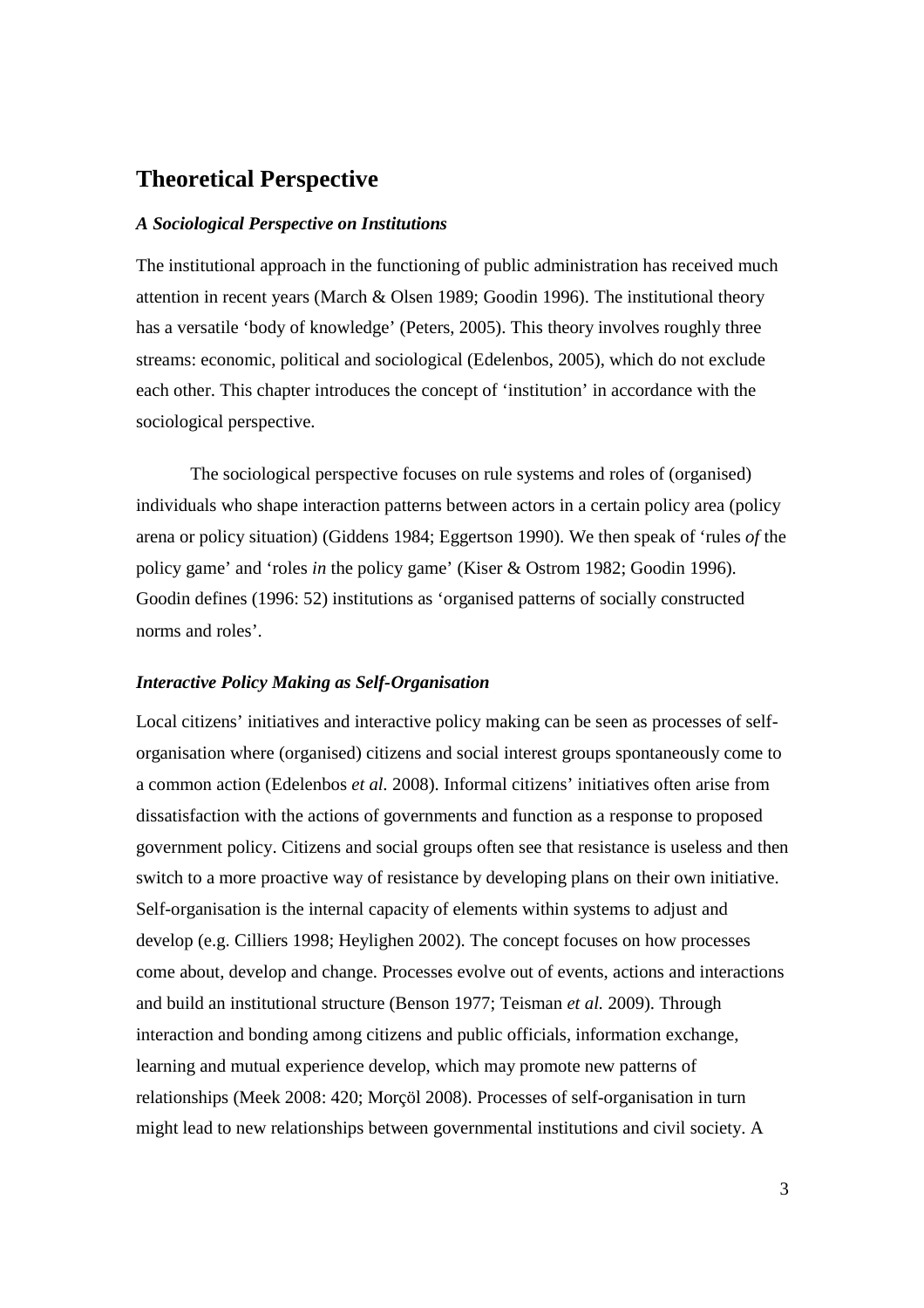form of participatory democracy enters a representative democracy, which could lead to a reorientation of existing democratic institutions (Edelenbos 2005).

# **The Interaction Process between Institutions and Proto-Institutions as a Source of Institutional Evolution**

Although many definitions and descriptions underline the sustainable, regulatory and stable character of institutions (Kiser and Ostrom, 1982; Giddens 1984), here we also want to emphasise the volatility and transience of institutions (Lawrence *et al.* 2002). The institutions that are now stable and sustainable all had an origin in which they were capricious in nature and were experienced as a new institution. Institutions do not only regulate the act, but are also found in that act and brought to further development (Eggertson, 1990). In this chapter, we approach institutions as being processes of social interaction that could become the object of transformation when different, interrelated but sometimes incompatible social arrangements meet (Benson 1977; Seo and Creed 2002).

As a result of the application of citizens' initiative, new institutional arrangements could be constructed that interact with the existing institutions of representative democracy. This interaction can produce tensions or 'incompatible institutional processes' (Seo and Creed 2002). It leads to pressure on both institutional arrangements. The 'proto-institutions' (Lawrence *et al.* 2002) in participatory democracy can be understood as temporary, and these short-term institutions can provide a 'deinstitutionalisation' of existing institutions that have a stable and long-term character (Edelenbos 2005). Old and new institutions influence each other, and from this coevolutionary process, both can mutually adapt themselves into a search for new operation logic. 'Ongoing social construction produces a complex array of contradictions, continually generating tensions and conflicts within and across social systems, which may, under some circumstances, shape consciousness and action to change the present order' (Seo and Creed 2002: 225).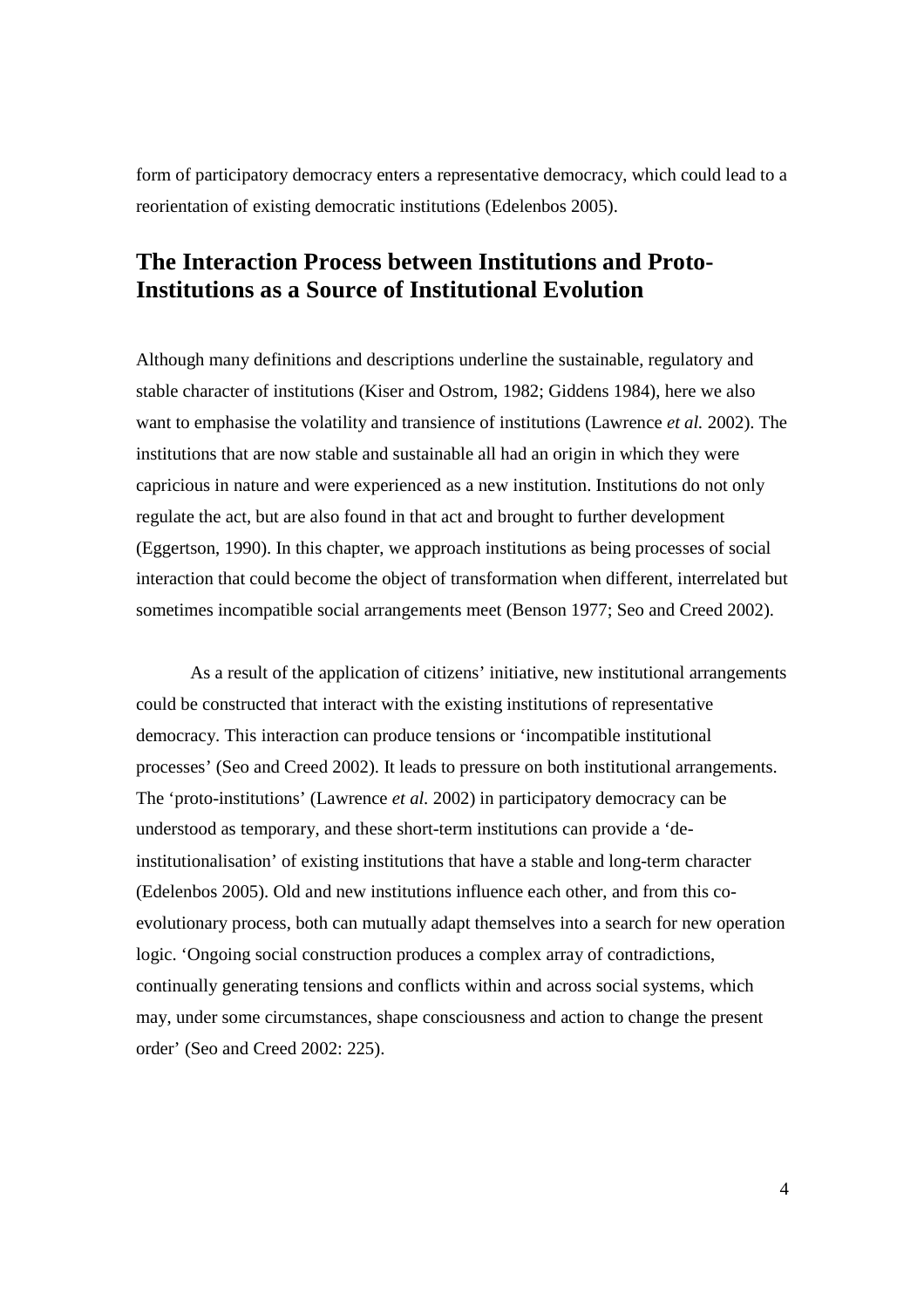Finding a balance between the old institutions of representative democracy and the proto-institutions of participatory democracy asks for adaptability of both institutions. The interaction between the different institutions is therefore of major importance. However, in practice, this interaction process is difficult to bring about and in many cases does not lead to institutional evolution. 'Interactive governance is often organised as an informal process with different rules and roles than the existing institutional representative system, which runs parallel or prior to the formal institutions of negotiation and decision making' (Edelenbos 2005: 128). This could easily result in the evaporation of emerging proto-institutions in participatory democracy and the reestablishment of existing patterns of behaviour within the institutions of representative democracy.

In the literature on adaptive capacity of systems different factors are mentioned which are important with regard to processes of adaptation, innovation and uncertainty. These factors are grounded in interaction processes between different institutions or systems and could therefore stimulate institutional co-evolution.

#### *Factors of Adaptability Grounded in Interaction Processes*

In the literature on adaptive governance and processes of institutional change, several factors are mentioned that may affect the evolution of institutions (Edelenbos 2005; Folke *et al.* 2005; Granovetter 1973; Koppenjan and Klijn 2004; Maguire *et al.* 2004; Seo and Creed 2002; Teisman *et al.* 2009; Williams 2002). Three important and interrelated factors are: informal networks, trust and boundary spanning.

*Informal networks:* interactions between actors within informal networks outside the realm of formal institutions could enhance the chance of the emergence of innovative policies and arrangements (Bekkers *et al.* 2010). This factor is about networks with an informal character that connect agents operating within traditional institutions of representative democracy and agents operating outside these institutions. The informal character of the networks provides room for involved actors to think and behave outside their established roles and rules according to their formal position within established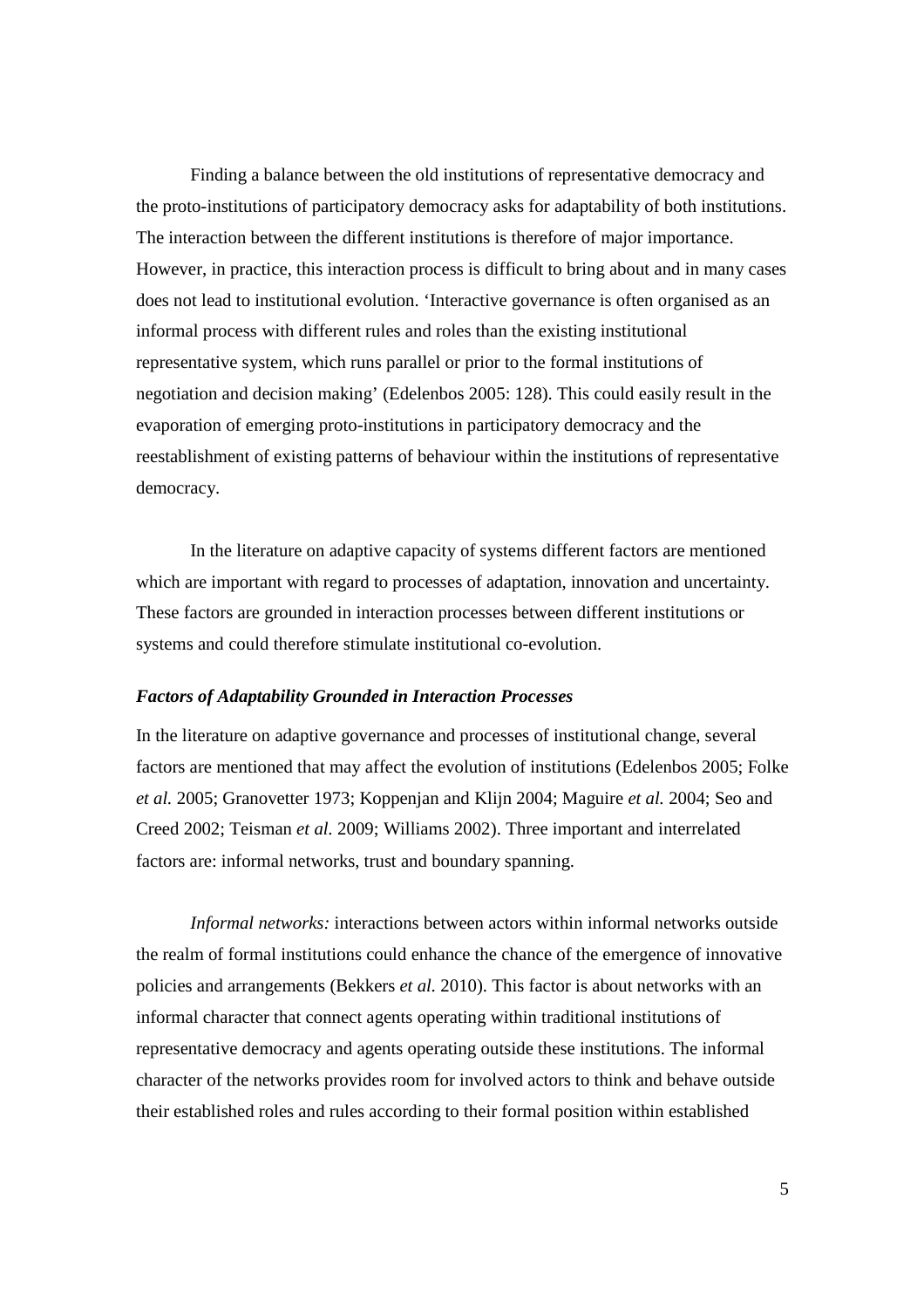institutions. People are not directly pinned down to or held accountable for certain statements. Informal networks give room for experimentation and could lead to change. However, not all informal networks facilitate institutional evolution. Important in this matter is the structural 'embeddedness' of the networks (Granovetter 1973). 'Structural embeddedness is critical to our understanding of how social mechanisms coordinate and safeguard exchanges in networks, for it diffuses values and norms that enhance coordination among autonomous units …' (Jones *et al.* 1997: 924). For institutional evolution to happen, it is important that different parts of the social system representing the institutional processes of representative democracy are connected to one another.

*Trust:* besides the structure of the networks, the quality of social relationships (Granovetter, 1973) is a determining factor for change. Trust is seen as an important facilitating mechanism for cooperation between different parts of social systems (Edelenbos and Klijn 2007; Nooteboom 2002; Ring and Van de Ven 1992). This could ultimately lead to changes within existing, established patterns of behaviour. Because trust helps people to tolerate uncertainty and make decisions where there is uncertainty (Luhmann 1979; Bachmann 2001), it is especially important in horizontal and emerging partnerships (Edelenbos and Klijn 2007; Koppenjan and Klijn 2004). In the interaction between the emerging institutions of participatory democracy and the institutions of representative democracy, there is uncertainty regarding the rules and roles of individuals. Representatives of both institutions must have trust in the partners' intentions and competences for accepting their views and their influence.

*Boundary spanning:* as stated above, the existence of informal networks and processes in which new forms of governance are developed is not enough for the institutional evolution of the involved governmental entities to occur. Institutional change could happen when new practices are linked with existing routines (Maguire *et al.* 2004). Meaningful connections have to be made with the existing institutions of representative democracy (Edelenbos 2005). Individuals who are able to connect emerging rules and roles within these informal networks with established rules and roles within the institutions of representative democracy could therefore be described as key persons.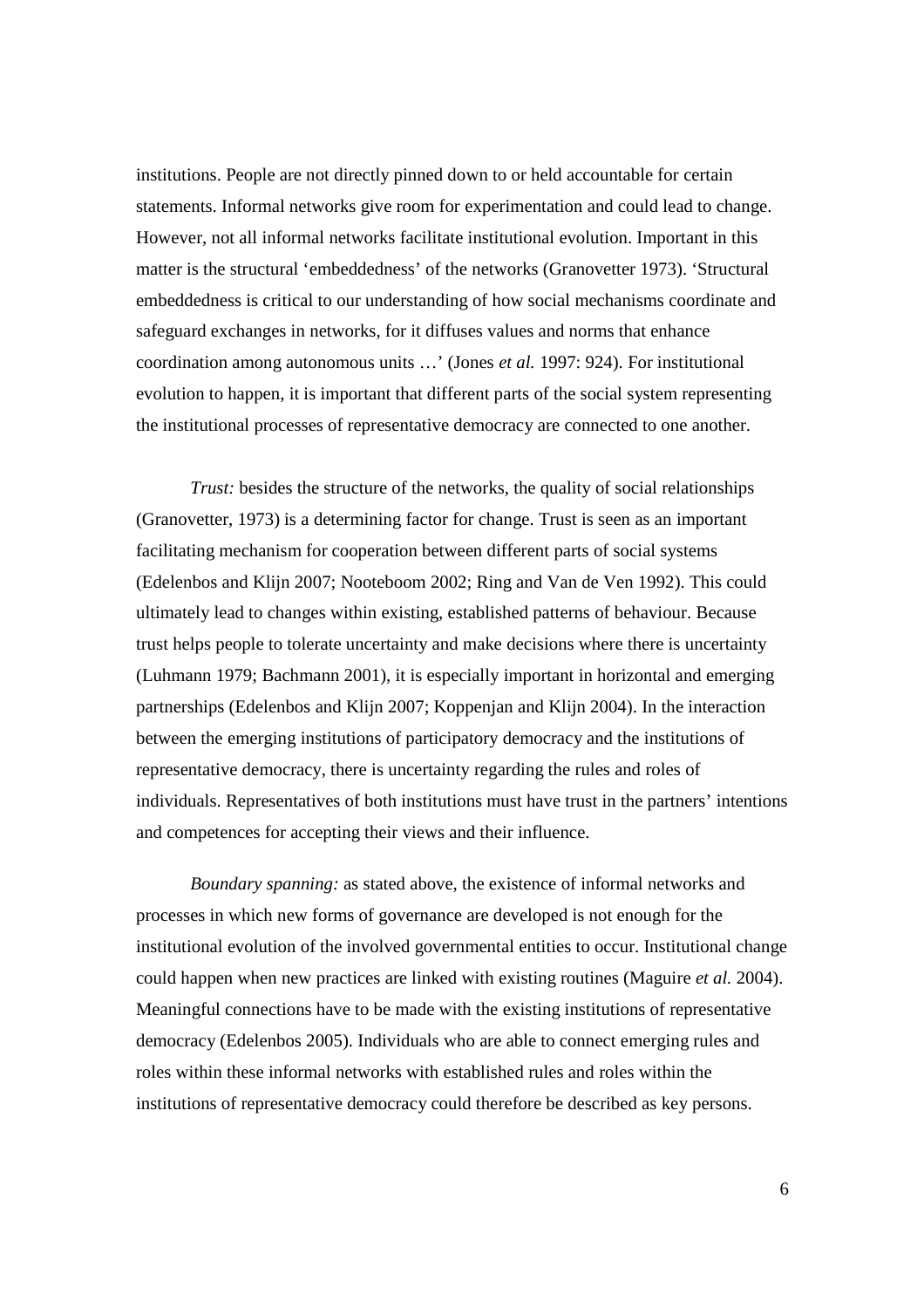These so-called 'boundary spanners' understand '…both sides of the boundary, enabling them to search out relevant information on one side and disseminate it on the other' (Tushman and Scanlan 1981: 291–2). Boundary spanners have a feeling for different institutional arrangements (cf. Williams 2002) and could therefore make connections between these institutional arrangements, which could lead to institutional co-evolution.

#### *Framework for Approaching and Analysing the Case*

We describe and analyse the developments in institutions in the encounter between representative democracy (municipal institutions) and participatory democracy (citizens' initiative). We speak of institutional evolution when new ways of working emerge. With regard to this case, this means that existing municipal institutions show resilience: they are able to connect (new) participatory forms of democracy with their institutional practices, developed within representative democracy. New forms of citizen participation are incorporated, leading to new patterns of behaviour. For actors in those institutions, it means that they are able and willing to change their roles and rules of behaviour. We speak of 'institutional rigidity' when municipal institutions resist new ways of working. This is the case when actors are not able or willing to change their roles and rules of behaviour: changes or new developments are delayed, resisted or absorbed in existing institutional procedures.

Our research examined the interaction processes between the emerging protoinstitution (citizens' initiative) and the (three) institutions of representative democracy within the municipality of Vlaardingen (see the three arrows in Figure 9.1). In these three interaction processes, we looked at how the institutions of both citizens' initiative and the local government developed in time (from 2005 to 2010). We depict institutions as the roles people play in practice, as argued above. We therefore looked closely at how representatives of the citizens' initiative, the city council, the Civil Service, and the board acted, analysing their daily activities in performing their jobs.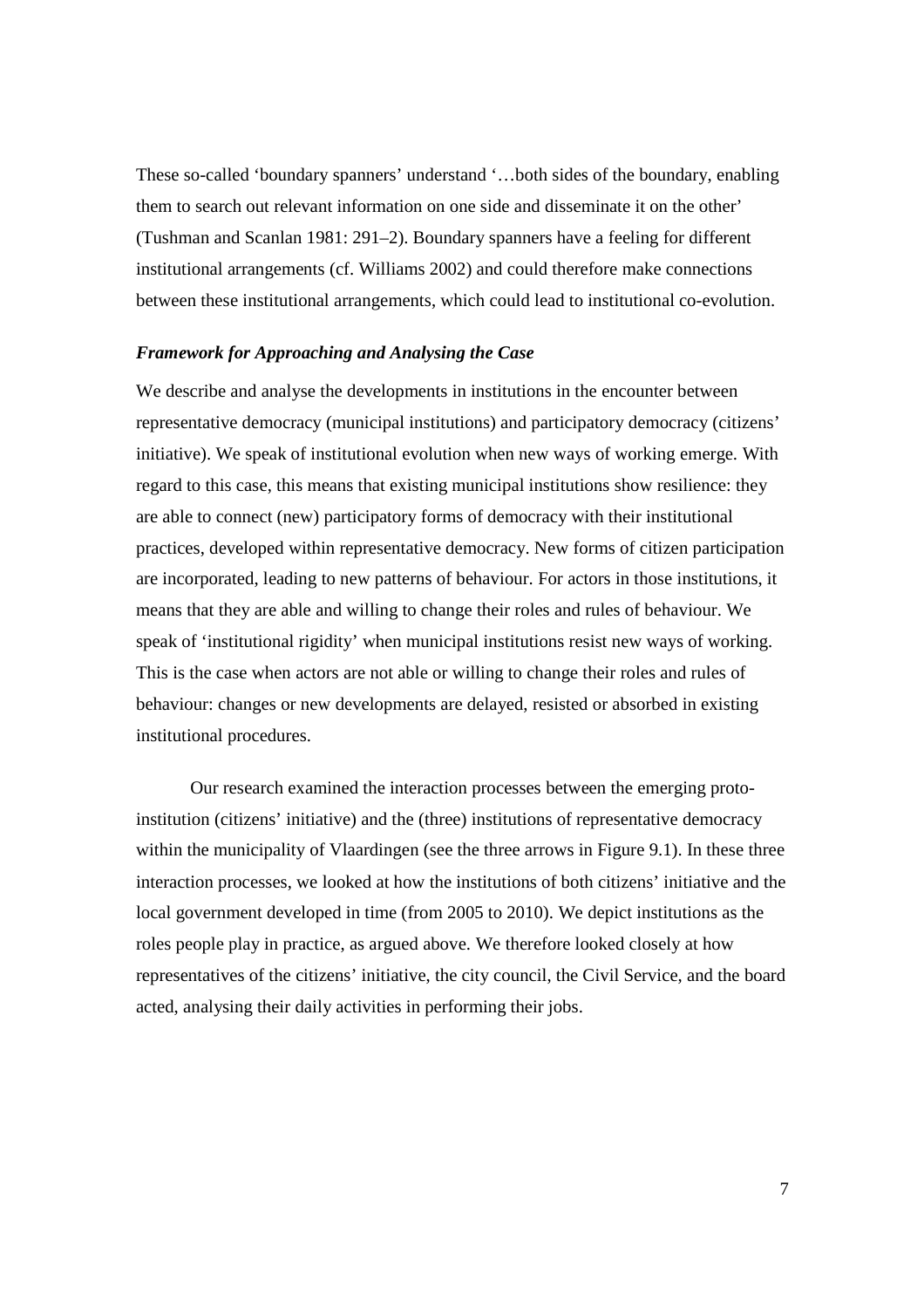

*Figure 9.1: Relations between citizens' initiative and existing municipal institutions*

# **Case Study: Introduction**

#### *The Origin of the Citizens' Initiative in Broekpolder*

The Broekpolder is an old recreational area of approximately 300 hectares in the northwestern part of the city of Vlaardingen. In early 2000, the city and the province of Zuid-Holland had plans to build houses in the area. The Broekpolder was designated as a search location for 'rural living' by the regional government. This caused a large protest in the local community, which resulted in 10,000 signatures against the arrival of country houses in the Broekpolder. The regional government decided not to take any initiatives until 2010.

Meanwhile, a group of thirty citizens of Vlaardingen had gathered with the aim of maintaining the open and green character of the area. At the end of 2002, this group organised a number of meetings where citizens were invited to consider the future of the Broekpolder. It looked for co-operation with the council, Mayor and Aldermen (administrative body), and civil servants (see Figure 9.2).

#### *The agreement between the municipality and Federation*

This citizens' initiative was formalised on 5th October 2006 in the Foundation Federation Broekpolder. The Foundation has two goals: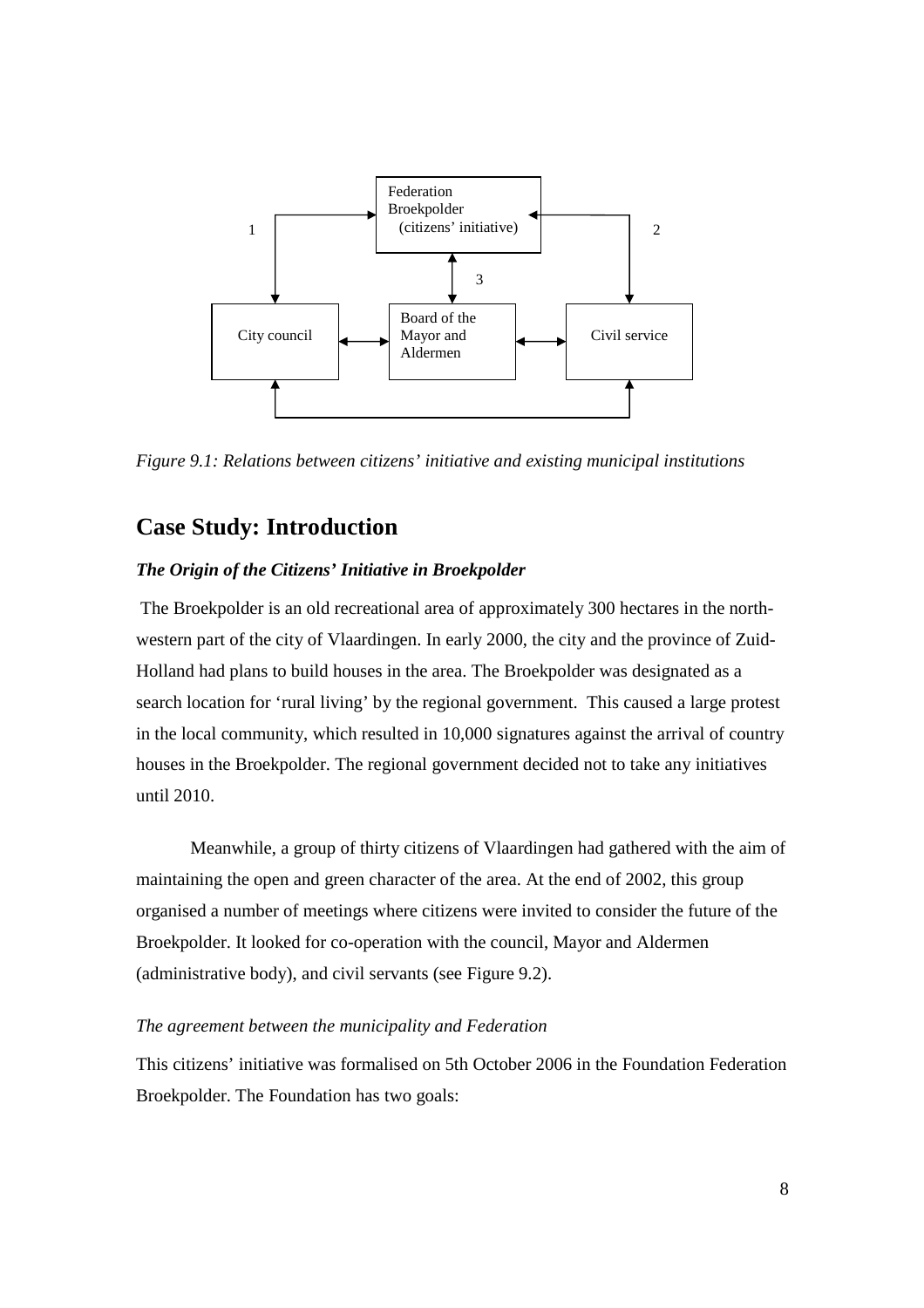- 1. In the broadest sense, to develop and maintain the Broekpolder area through sport, recreation, culture, cultural history, nature and education.
- 2. To take care of the common interests of the users of the Broekpolder on a voluntary basis.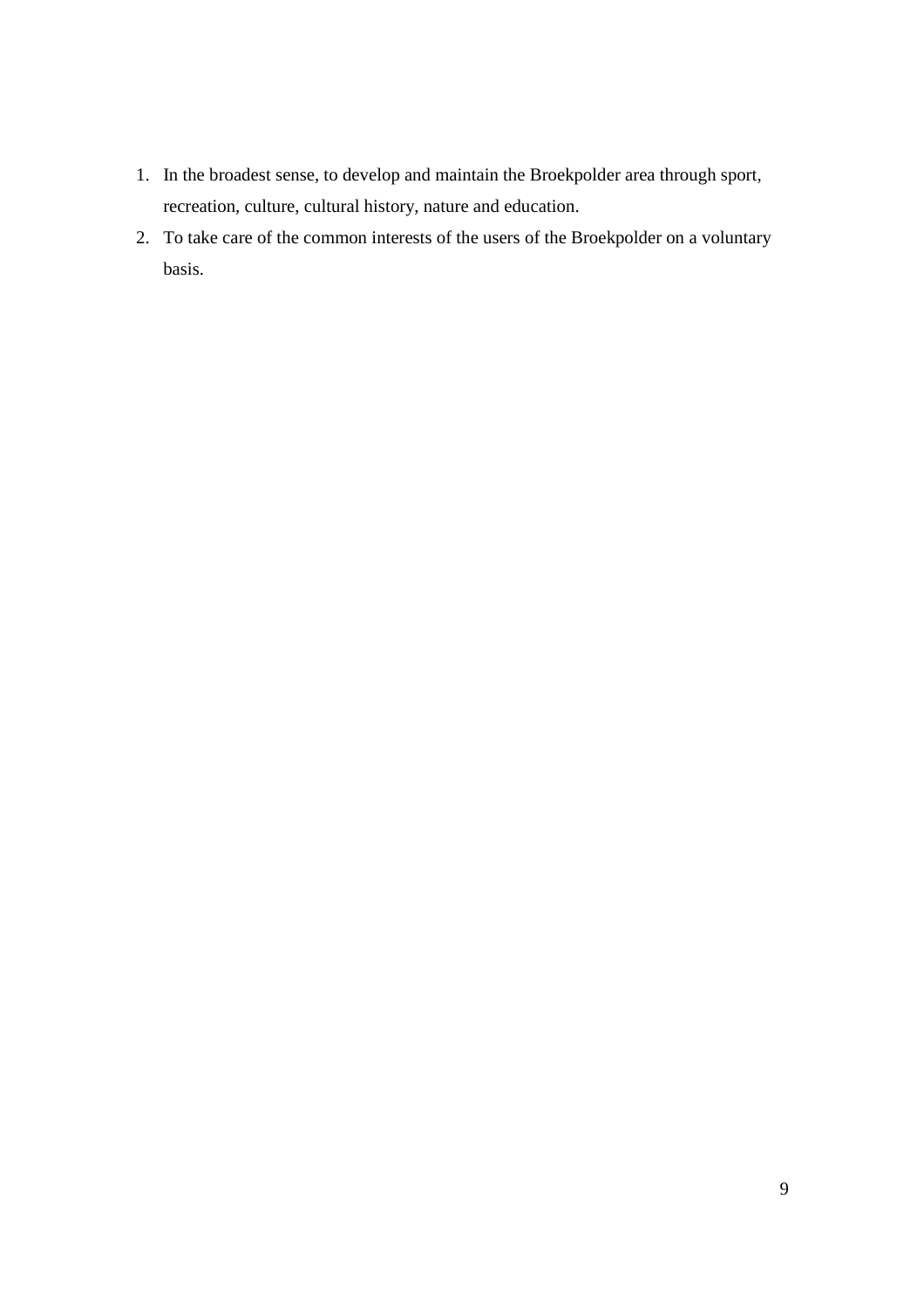

#### *Figure 9.2: The model of Vlaardingen*

The municipality (the administration) and the Federation jointly developed a policy note that later became a social contract in which the citizens' initiative and its relationship with the municipality were elaborated. Special attention was paid to the degree and the extent of citizen participation and initiative of the Federation. With respect to participation possibilities, a distinction was made between *area maintenance* and *regional development* of the Broekpolder. With regard to the maintenance activities, the Federation was allowed to give *qualified advice* on the contract extension of the Board, which is the basis of the performance of daily maintenance in the Broekpolder. The municipal administration can only differ from the advice if there is a strong argument against it. However, the Federation should refrain from a direct interference with the normal daily maintenance.

 With regard to the regional development, two categories are distinguished: small enhancements and large development projects. With regard to small enhancements, the Federation gives *binding* advice to the Mayor and Aldermen. With regard to the large development plans and projects, the Federation takes *the initiative* in generating ideas and subsequently develops in cooperation with the municipality those projects. However, there is the precondition that the Federation provides societal support for their ideas and plans – it should make enough effort to bring all the interested parties and stakeholders together that reflects the population of Vlaardingen. The Federation receives a budget for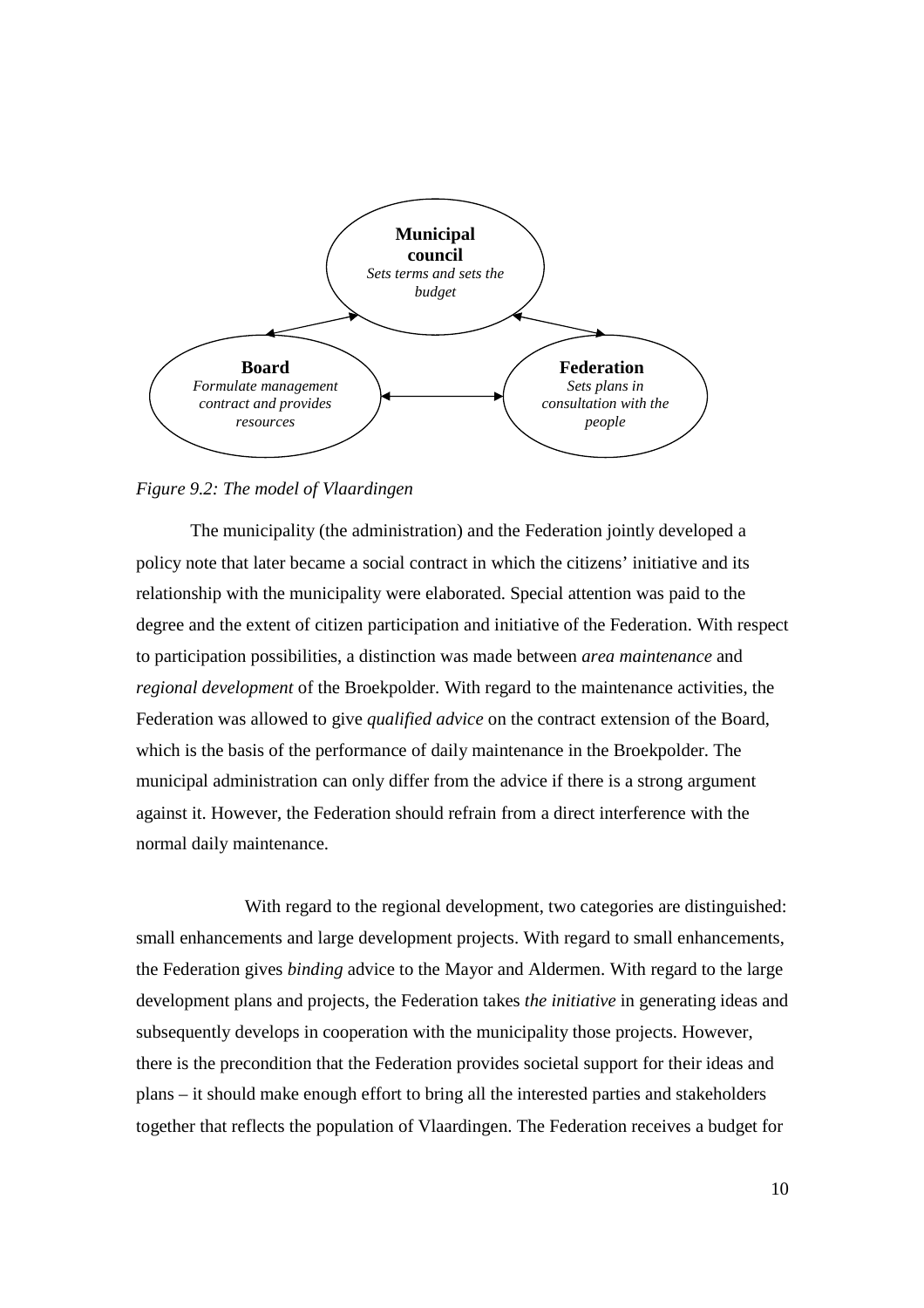their organisation and the maintenance and development of the area. This budget is approved by the council. The Federation is bound by this budget, by the overall structure plan for the region and by legal requirements.

#### *Practice of the Federation*

The Federation has the ambition, while practicing its initiating role, to serve as a platform where all citizens are able to get in contact with each other. A number of chambers are created in which several themes, such as recreation, sport and environment, are elaborated. The Federation sees its added value in acting as a loosely coupled organic network, where participants form linkages and alliances with others to obtain their goals.

The Federation also proposes to arrange the communication with the city council through the creation of a political portal:

If some ideas are beginning to show maturity in the Federation or if council members like to raise something, then an orientation meeting between Federation and (parts of) the city council can take place. These meetings are informal in the sense that the municipalities' members are free to bring their ideas (Municipality of Vlaardingen 2007: 6).

With regard to its representativeness and creating support for ideas and plans, the Federation is focused on creating linkages to municipality (council, administration and Civil Service) and the broader society in Vlaardingen. It has several informal links to key players in the Civil Service, the Mayor and Aldermen. The vision document for the area is developed with the consent of the council and administration. The Federation will also involve the broader public in the development of the vision document and the specific projects it embraces. The Federation continuously tries to reach and involve the citizens of Vlaardingen through advertisements, presentations and (public) meetings and events. In this way, the Federation responds to the demand of the city council to represent the population of Vlaardingen as much as possible.

## **Analysis: Institutional Implications in Three Relationships**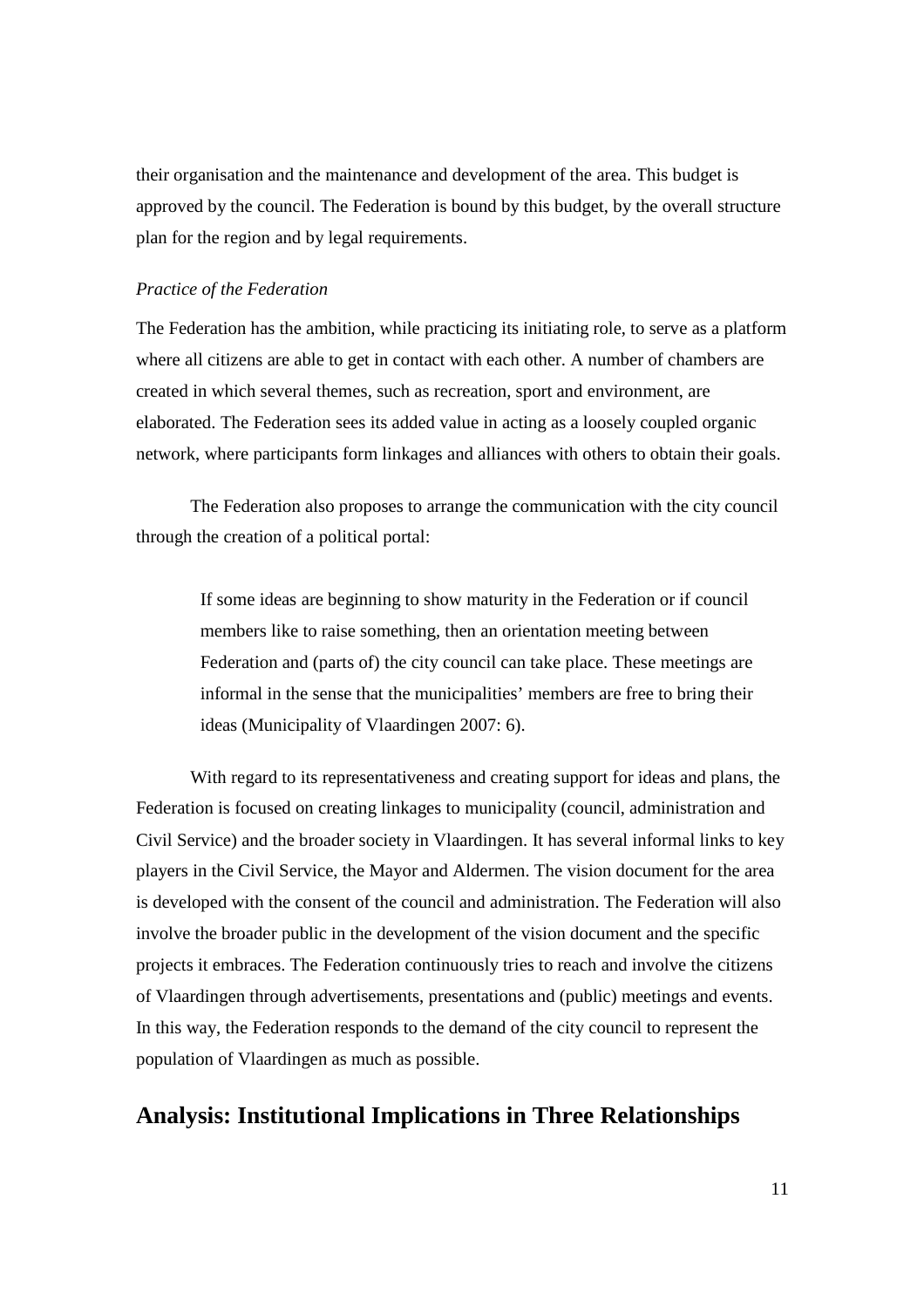#### *Relationship 1: Board of Mayor and Aldermen – the Federation*

From the beginning, the relationship between the Federation and the Board of Mayor and Aldermen has been positive and productive. People with management experience participated in the Board. The chairman of the Federation was a former council member and knew her way in the municipal organisation. At the time of the citizens' proposal, one of the aldermen (Mr Versluijs of the Labor Party), had a (personal) connection with the group of citizens. He had been actively involved in the design of the citizens' initiative. This seems to be a crucial aspect. Through this connection, support for the citizens' initiative was embedded in the Board of Mayor and Aldermen. The involved alderman played an important role in convincing the Board and the city council to support the citizens' initiative.

 The Board parties – Labour, Christian Democrats and Green Party – attached relatively great value to the citizens' initiative. Citizen participation was included in the Coalition Agreement (2006–2010) as an explicit theme and political ambition. The citizens' initiative fitted in well here.

Nevertheless, the Board had to get used to the new (co-operative) structure. This was especially expressed in the preparation of the strategic vision for the Broekpolder region. After a motion of the council, in article 2 of the Covenant, it was determined that, first, a financial framework should be developed, offering clarity about the conditions that related to the ideas proposed by the Federation. This vision should be jointly prepared by the Federation and the municipal board. However, the Board had given this task to the Civil Service, but without taking the new role of the Federation into account. Hereby, a regular internal work approach was activated contradictory to the covenant that proposed co-operation between municipality and Federation. Through well-timed and appropriate responses by an involved and committed civil servant and the involved alderman, a vision in collaboration with the Federation was finally drawn up.

#### *Relationship 2: Municipal Council – Federation*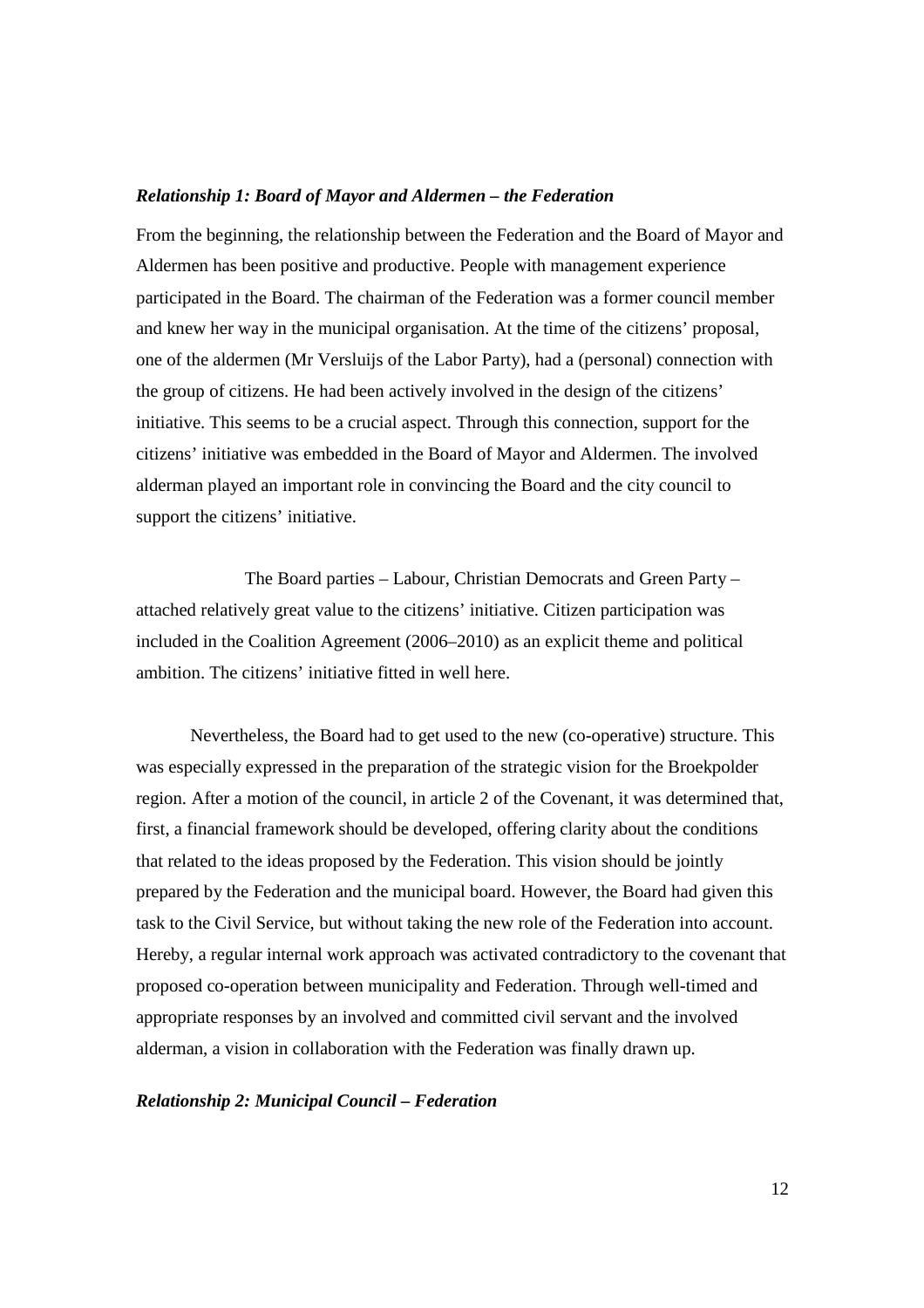The institutionalised role of the council (setting the terms and controlling the Board on these terms) was (to some extent) challenged by the citizens' initiative. There was uncertainty about the future role of the council. To what extent would the council still be involved in the decision-making process concerning the Broekpolder? Implementing such projects was politically sensitive in the Broekpolder area, where competing political interests were at stake. The councils' discussion about the citizens' initiative proposal on 19th January 2006 (Gemeente Vlaardingen 2006a) shows that the council had reservations. For example, some council members feared making a decision from which they could not later withdraw. The council was afraid of losing its grip on the citizens' initiative that matters may be seen as a *fait accompli*. Some councillors wanted clear rules provided in advance, while the council as a whole was reluctant to create an extra organisational layer that could not be democratically controlled.

There are also some criticisms about the representativeness of the Federation. The strong involvement of some prominent Labor members (PvdA) in the in the initiative caused the scepticism with some political parties. This led the Federation to involve more people with other (political) backgrounds (such as the VVD, liberal party).

The politicised situation in the city council frustrated the development of a council portal, ardently desired by the Federation. The political portal would accelerate the decision-making process by ensuring a timely alignment with politics on specific project proposals. However, the political parties had insufficient confidence in each other to create this portal. Who can we trust to represent the council in this portal? Do we like it to prematurely commit ourselves to specific project proposals? The council wanted to retain the freedom and opportunity to have the final say at the end of the policy process, as they always had. It was, therefore, decided to operate in accordance with the traditional political procedures to deal with project proposals; that the council would be involved through the whole Council Commission and would be informed by the Municipal Board on this issue.

Despite a reluctant and critical attitude, the citizens' initiative proposal was approved by the council with a large majority. What we observed in this case was that the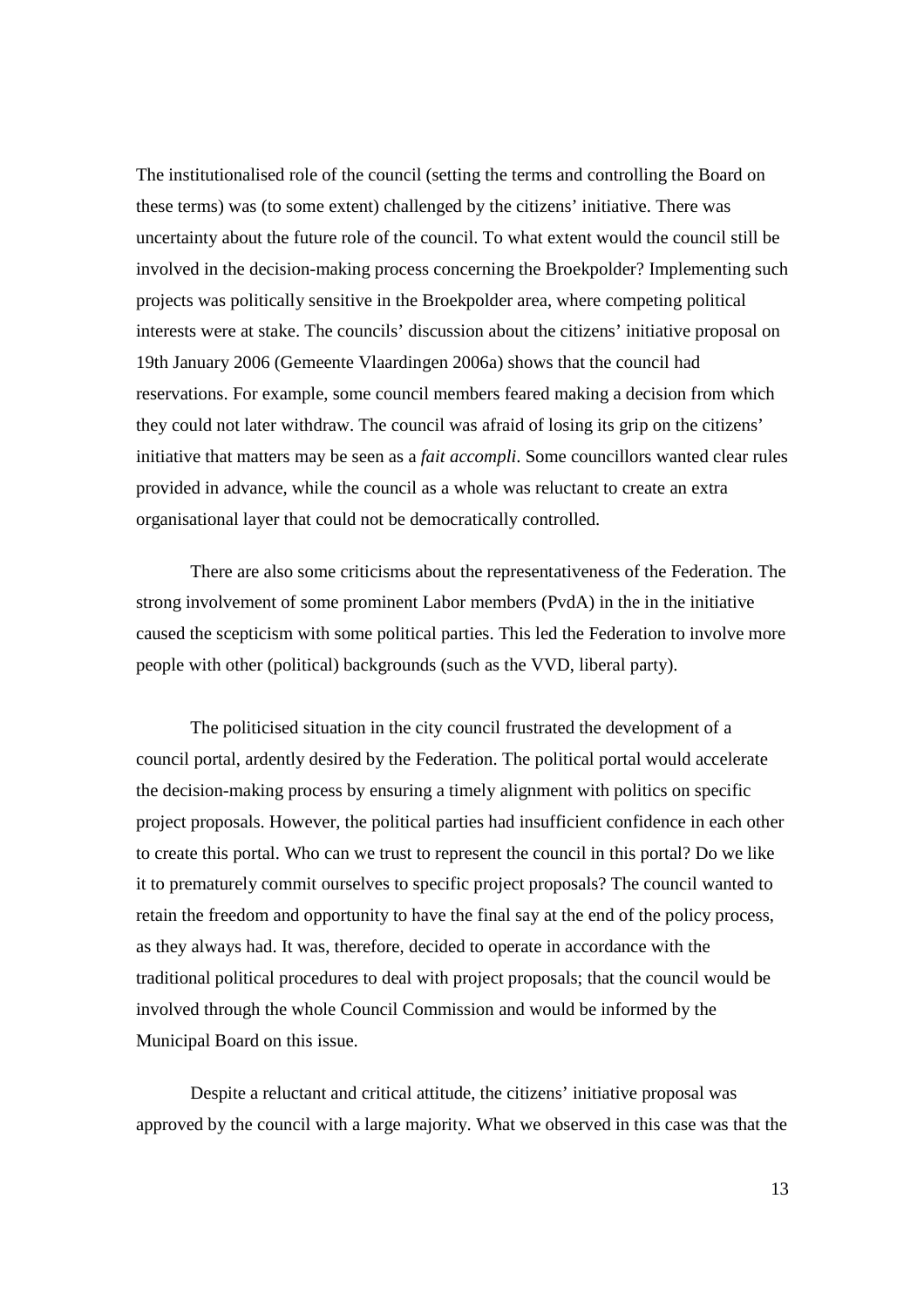political system was on the average positive about the initiative, but did not change its own patterns of behaviour. The council absorbed the initiative into its existing institutionalised practices. For example, the political portal is subjected and the treatment of new developments regarding the Broekpolder area (and therefore the citizens' initiative) takes place according to the usual procedures in the Council Commission on urban development. (This Commission meets two times each year.)

Later in the process, around the beginning of 2010, one political party (Christian Democrats) was very negative about the way the plans were developed out of sight of the council. This party was not happy with the way the council had no democratic role anymore in the process.

#### *Relationship 3: Civil Service – Federation*

The arrival of the Federation as a new partner to the Civil Service caused some consternation. Previous negative experiences with a citizens' initiative did not help. Because of a lack of professional expertise among citizens, civil servants feared that the involvement of the Federation would only delay implementing any projects. According to some respondents, the proposed co-operation implicitly felt as if the functioning of the Civil Service was questioned. Until the decisive council meeting (in 2006), the attitude among officials was mainly passive and negative. Previous investments in the relationship would count for little if the plans of the Federation for the city council were to be rejected.

With the formal acceptance of the covenant between the city council and the Federation, civil servants had to take their new partner more seriously. Article 10 of the Covenant provides for assistance and support to be given to the Federation – something that had not occurred before. Civil servants are obligated to provide this through information or advice, in the same way they are obliged to assist the Mayor and Aldermen. Article 10 is made with regard to a lack of resources available for the Federation, such as time, procedural experience and finance. However, both Federation and Civil Service experienced difficulties with putting this into practice. For civil servants, the system became diffuse and unclear. Civil servants now have to deal with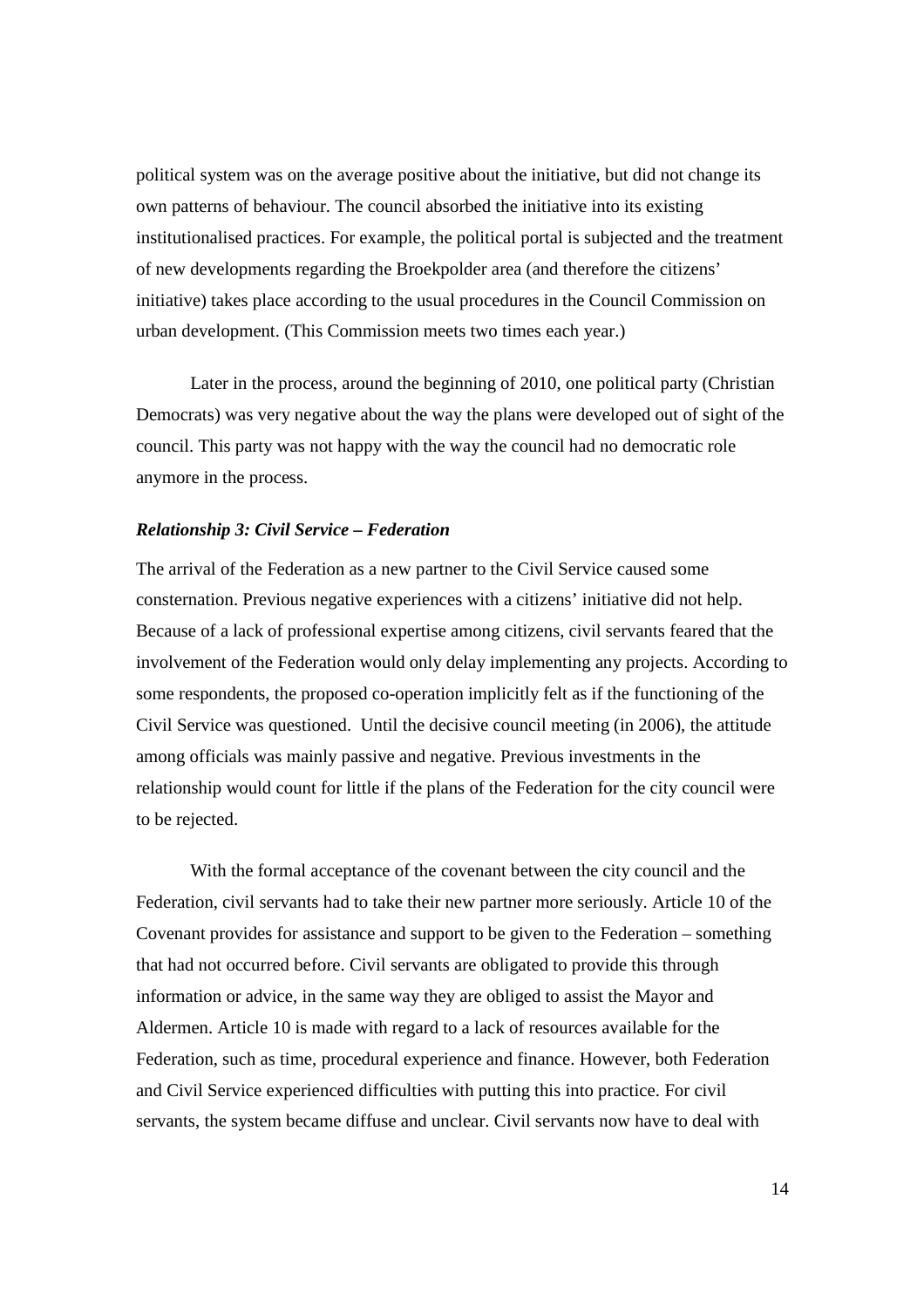two principal players: the Board and the Federation. Who do they have to serve, especially when there are conflicts of interests between the two principals? The obligation to assist the Federation was something of a problem. A lot of effort would now have to be expended, which would take up valuable time and money from the Civil Service. Its view was that assistance could mainly be used when plans and ideas became a project. Now, the official assistance could be overstretched and affect is too diverse: members of the Federation know where to find the officials. The arrangement leads to an appeal to the administrative capacity, which may not always be available at the desired moment.

The Federation, on the other hand, complained about a lack of administrative support. Some of this can be explained by the informal way in which the Federation acts and approaches civil servants. In the 'normal' case, whereby administrators can ask for support and advice, the interaction between administrator and civil servant was clearly regulated and institutionalised. Both parties knew, for example, how to arrange such an interaction and the extent of the support. However, this was not the case with regard to support for the Federation. Officials were not sure to what extent they could support the Federation and they did not see this service as 'part of their normal job'.

Civil servants responded by making the new situation as manageable and clear as possible, through regulations (as much as possible) and the development of a project organisation, in which tasks and responsibilities are clearly divided and defined. The proposed project organisation structure consisted of a programme manager, a steering committee and project groups. Directors of both the municipal and the Federation would participate in the steering committee. At first there was an explicit distinction between different project groups, both from the town and the Federation in order to create workable situation in the eyes of the civil servants. The Federation was approached as a separate organisation with its own structure.

However, at the end of 2009 things were moving in the Civil Service. A programme manager was appointed from within the city council. This person was given the explicit task of assisting the Federation and creating connections to the city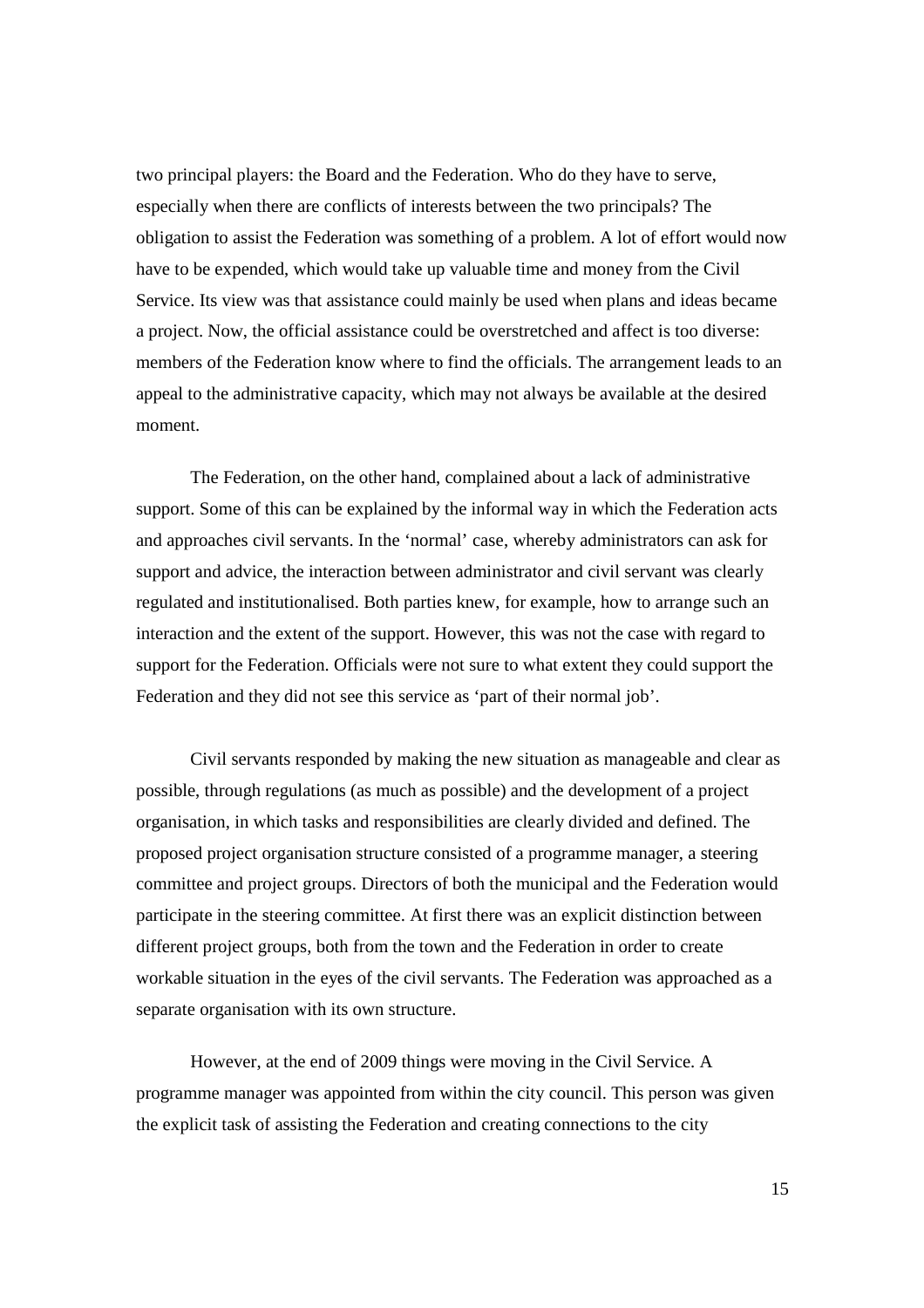organisation. Also, project groups were formed in which both civil servants and members from the Federation (from the various chambers) were involved. Within these project groups members from the Federation and civil servants work together in making feasible plans that fit within the vision of the Federation. The programme manager plays a very different role in comparison with his or her colleagues, who are responsible for other areas: he or she coordinates, connects and facilitates instead of directing and steering.

# **Evolution of Established Institutions**

What does the analysis to date indicate with regard to institutional evolution? We distinguish three periods of institutional evolution. The different periods of institutional evolution are summarised in Table 9.1.

| <b>Period of institutional</b> | <b>Characteristics</b>      | <b>Involved institutions</b> | Focus on                   |
|--------------------------------|-----------------------------|------------------------------|----------------------------|
| evolution                      |                             |                              |                            |
| Period $1 -$ dissociation      | Exploration, keeping        | Civil Service.               | Controlling,               |
| $(2002 - 2006)$                | other's institutions at a   | Federation, Council,         | experimentation,           |
|                                | distance, awaiting,         | Board of Alderman            | seeking for political      |
|                                | aversion                    |                              | support                    |
| Period $2-$                    | Institutions are running    | Civil Service.               | Searching for certainties, |
| parallelisation (2007–         | and working in parallel,    | Federation, Council,         | established institutions   |
| 2008)                          | there is not enough         | Board of Alderman            | seek to absorb the         |
|                                | coordination                |                              | initiative in existing     |
|                                |                             |                              | institutionalised          |
|                                |                             |                              | practices                  |
| Period $3-$                    | Institutions are to a large | Civil Service,               | Searching for effective    |
| synchronisation (2009)         | extent interwoven, leading  | Federation, Board of         | co-operation               |
| and running)                   | to new ways of working      | Alderman                     | mechanisms, embedding      |
|                                | together                    |                              | within different           |
|                                |                             |                              | institutions               |

*Table 9.1: Periods of institutional evolution within the Broekpolder case study* 

In Period 1 of the institutional evolution, there is a tendency for the city council to keep the proto-institution at a distance. There are sceptics within the civil service, as well as among councillors. Councillors are critical about the representativeness and there is uncertainty with regard to the future role of the council with regard to this project. The attitude of civil servants could generally be characterised as reluctant. Civil servants were passive and sceptical towards the citizens' initiative. The proponents of the citizens'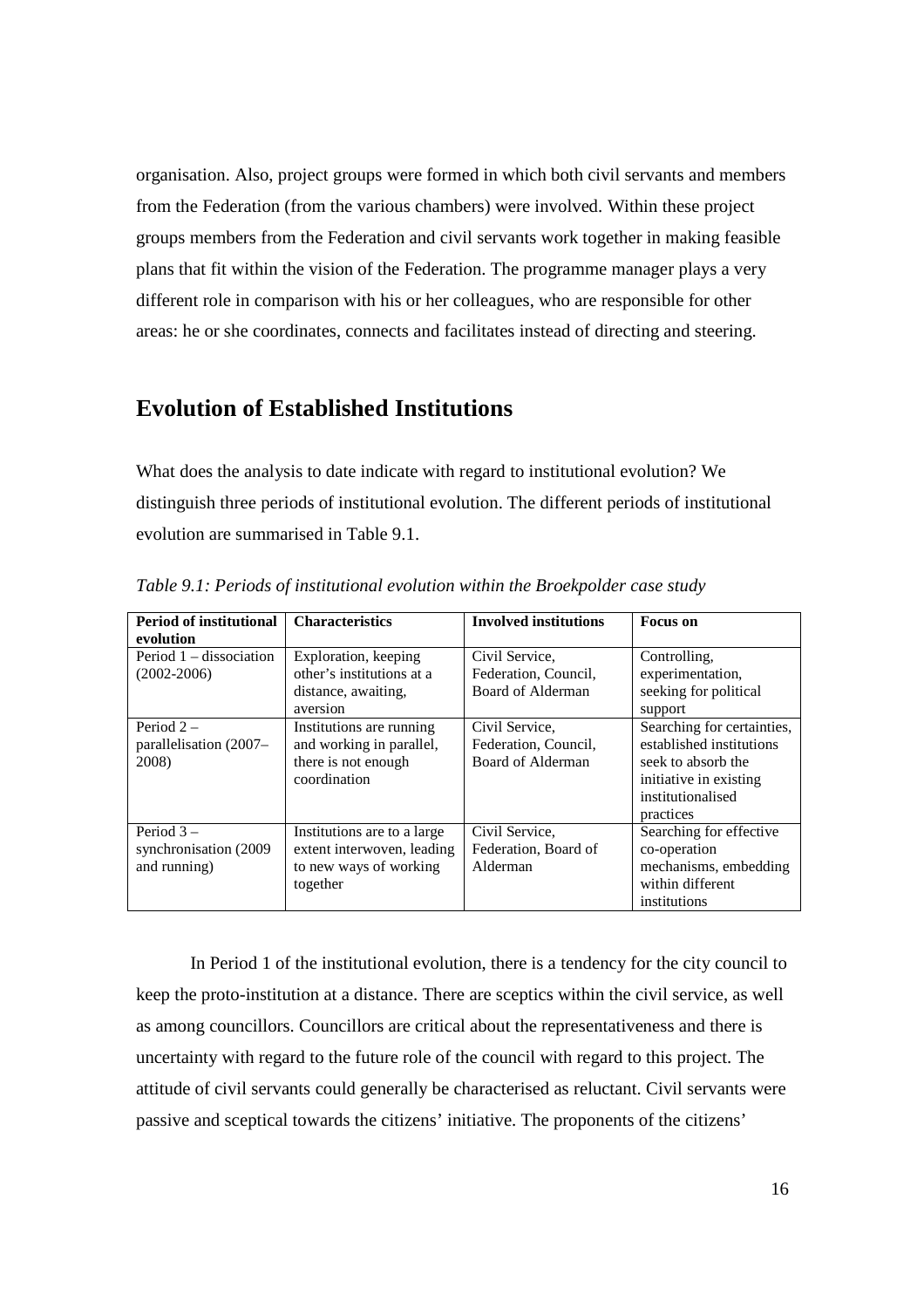initiative (an alderman, an active civil servant and the chairman of the Federation) are exploring the way in which they could make a fruitful co-operating mechanism. They seek political support and broaden the participation within the Federation with members from different political parties.

We observe a change in Period 2 when the covenant is accepted by the council. Not surprisingly, it was this judicial arrangement that was creating an awareness, 'acceptance' and acknowledgement of the Federation's work and ideas within the Civil Service. Civil servants tried to make the new situation as manageable and as clear as possible. They were doing this in their established way of working: formulating rules and dividing clear responsibilities and tasks. However this is sometimes difficult when confronted with the informal way the Federation works. The council also tries to absorb the initiative into its existing institutionalised practices. It does not accept the formation of an informal political portal and sticks to the usual procedural arrangements with regard to area development. Also, the Board of Aldermen reacted in its practiced way with regard to the development of the vision by activating a regular internal work approach. So, although the covenant was an administrative novelty, it did not cause change within the different institutions. The established institutions of representative democracy and the proto-institution still worked separately, in parallel, according to their own established ways of working.

This changed in the Period 3 (see Table 9.1), which is still running. The Civil Service and the Federation are more interwoven with the emergence of project groups made up of members from both organisations. In this period, the rules and the roles (Goodin 1996) within the Civil Service changed significantly in comparison with other development projects. We could speak of institutional change within the Civil Service. The responsible Alderman for area development supports the relationship between the programme manager and the Federation. The co-operation between the two organisations is in this way embedded within the Board. However, this clearly is not the case with regard to the council. The consequence of the clear separation of Federation activities and council activities is that projects and plans are developed out of sight of the council.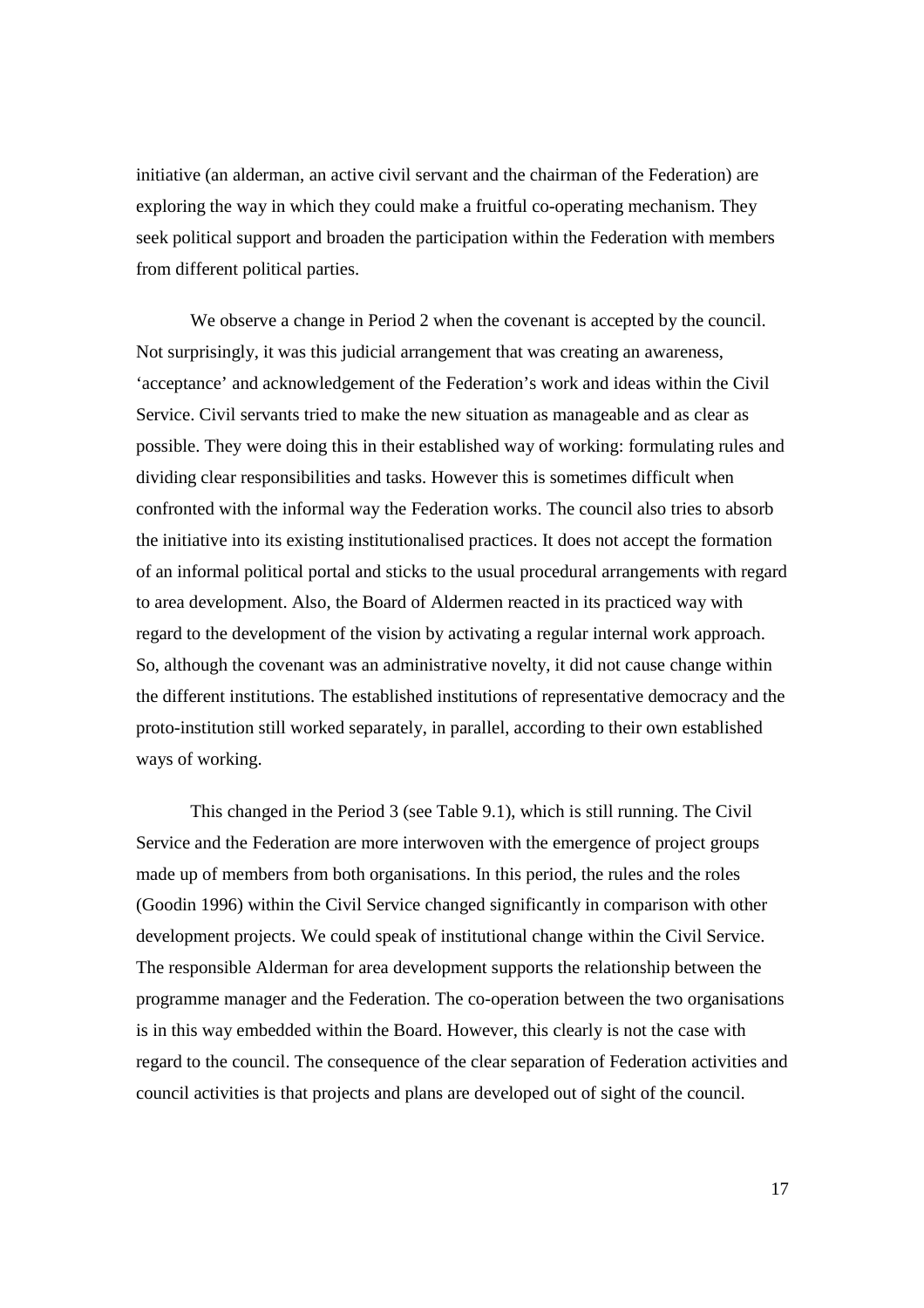# **Institutional Evolution and Institutional Embedding – Explanatory Factors**

The explanation for the evolution of existing institutions in this case was closely connected to the way in which the new 'proto-institution' was linked with the existing institutions. What was the role of the three factors mentioned in our theoretical framework?

The functioning of the *informal network* between members of the Board of Aldermen, the Civil Service and the Federation played a crucial role in the whole process. In the first phase (around 2004), the group of citizens made connections with the Board of Aldermen in an informal way to show their intentions and competences, to test the reaction, and to develop knowledge regarding important procedures and sensitivities within the political arena. After the acceptance of the proposal by the council (end of Period 1, see Table 9.1) a direct connection between the group of citizens and the civil service emerged. The involved civil servant in this matter noticed that contacts with the group of citizens 'were frequent and mainly informal'. He became part of the informal network and the structural 'embeddedness' with the established institutions of representative democracy increased. In co-operation with the group of citizens, he wrote a policy document aimed at orgainising the relationship between the Federation and the city council.

The Federation tried to expand the informal network with members of the council by proposing a council portal. The council rejected this proposal and this hindered a connection with the informal network. Regarding the latest developments in the council and the coming elections (March 2010), this might be problematic for the future development of the initiative. Because of the weak connection with the city council, one of the major parties – the Christian Democrats – complained about a lack of democratic control.

The *boundary spanners* between the different institutions played an important role in organising the linkage between the proto-institution and the existing institutions. In the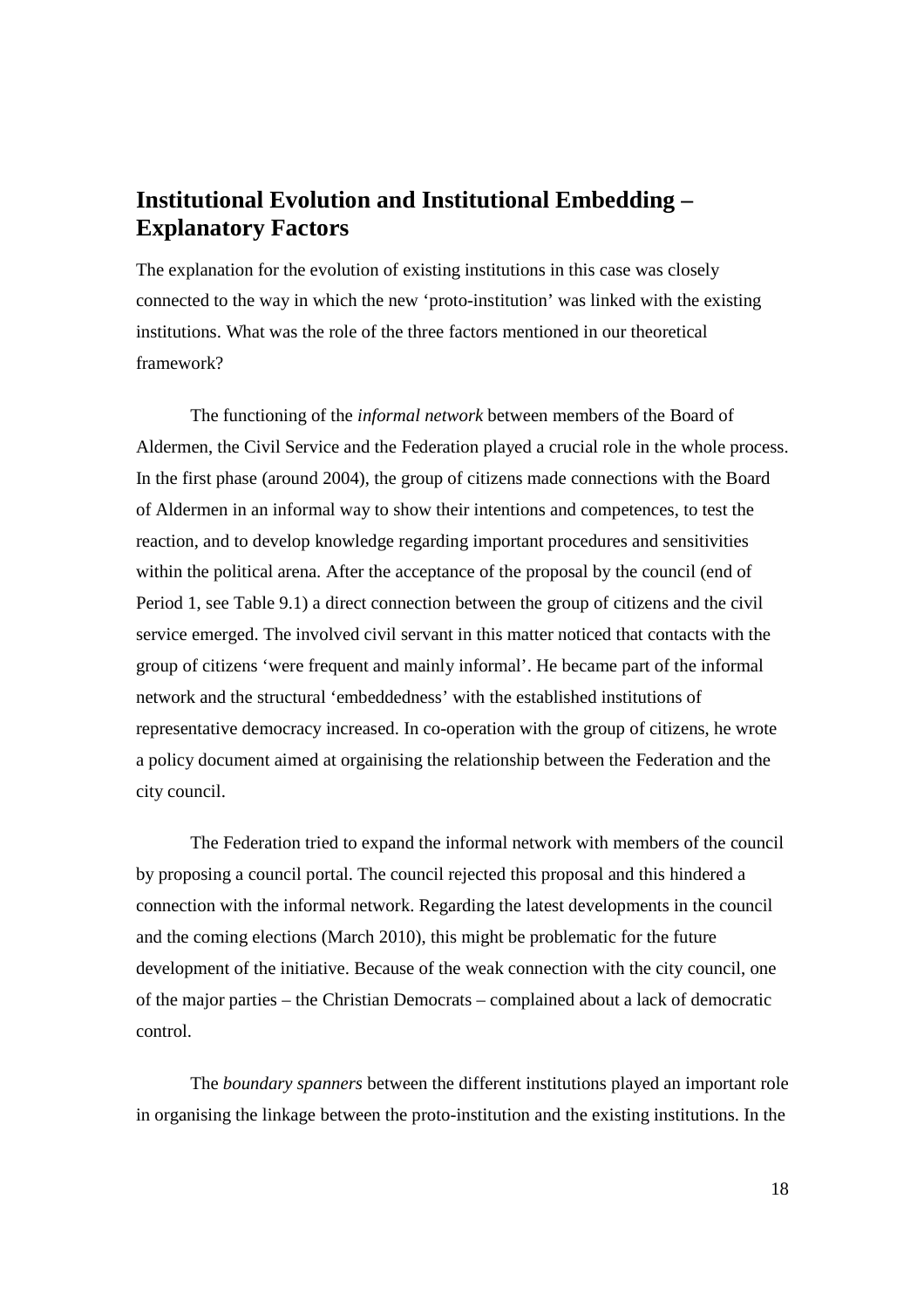civil service, the Federation and the Board of Aldermen there was such a boundary spanner. At the end of the first phase (2006), there was a committed civil servant who took care of the connection between the administration and the Civil Service. He took on the role of a 'guide of the initiative through the civil service' and he was able to translate the ideas, proposals and informal patterns of behaviour from the Federation into internal procedures, which fitted more with existing patterns of behaviour within the Civil Service. He also organised internal workshops for civil servants aimed at the issue of 'how to deal with two different principals' (the Board and the Federation). When this particular 'boundary spanner' ceased involvement after 2006, the link between the Civil Service and the Federation deteriorated and the aims of the Federation and the Civil Service began to diverge. This is also expressed in Period 2 of institutional evolution (see Table 9.1) which is characterised by 'parallelisation'. At the end of 2009 this connecting role is picked up again by the newly appointed program manager. He adapted his role as program manager in accordance with the partnership. He described his role as "coordinating", "facilitating" and "connecting" instead of directing and steering, which is the regular role of a program manager within the civil service. He facilitated the interaction process between civil servants ('experts') and members of the Federation which was aimed at developing policy proposals for the area. Together with the chairman of the Federation, he organised the formation of the joint project groups, which increased the interaction between both organisations (Period 3, see Table 9.1).

The Federation also had such a boundary spanner in the person of the chairman. With her working experience as a councillor, she was well aware of some important formal procedures and institutions in the municipal organisation. She realised that it was necessary to make connections to existing institutional practices of the city council in order to put the citizens' initiative into practice. In order to obtain the necessary support of councillors and civil servants, the Federation should adopt to some extent the municipal institutional habits, procedures and routines. Together with the boundary spanner in the civil service, she wrote the covenant. This harmonisation with the working methods of the Civil Service provided the necessary clarity among civil servants and councillors. Her approach to the formal procedure of public consultation regarding the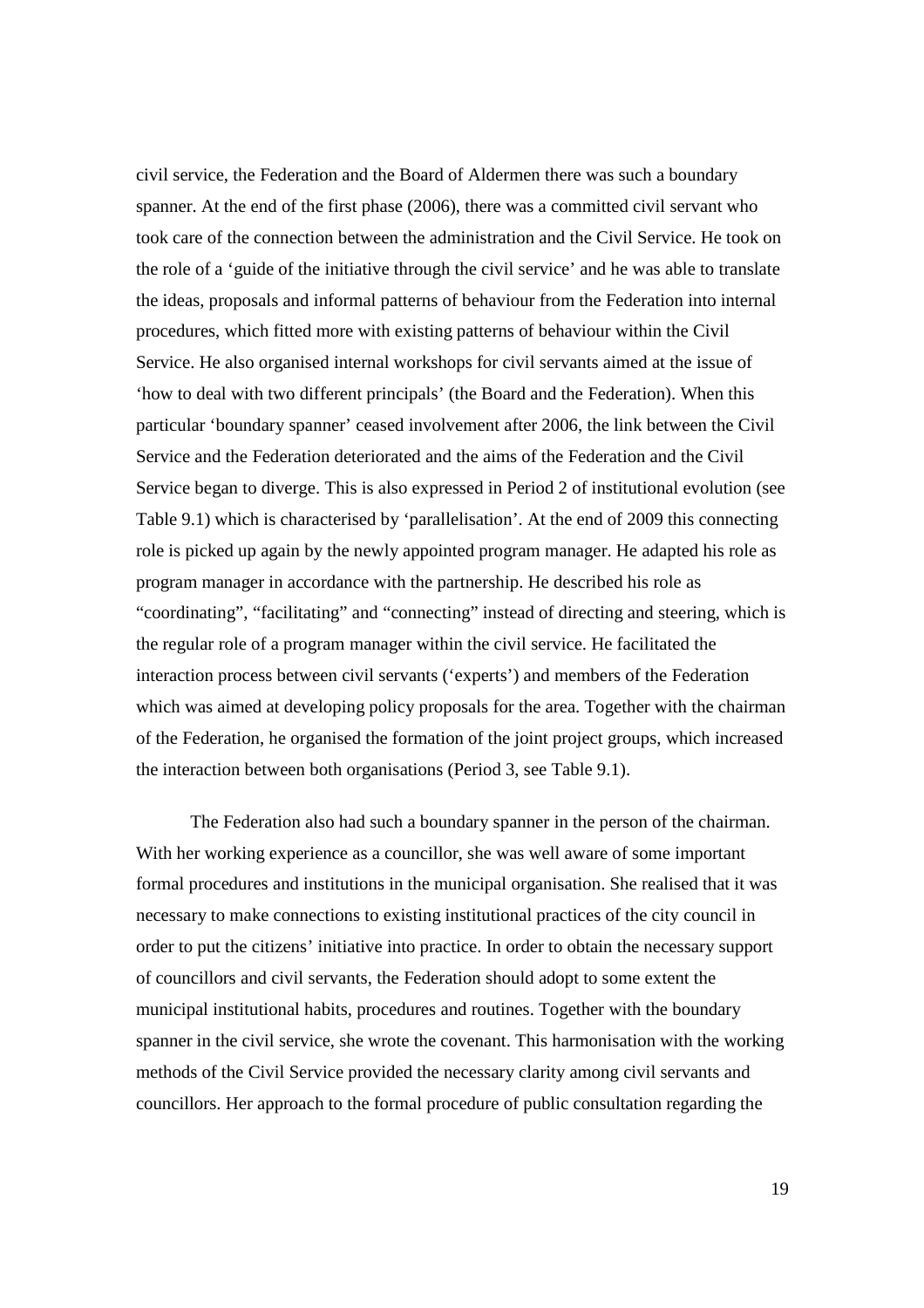strategic vision was also helpful. Before starting this procedure, she ensured that the governmental entities agreed upon the Federation's approach. The Federation took the formal procedure as point of departure for the public consultation, but changed the process of this consultation according to its own working principles. Instead of seeing this formal procedure as a 'necessary evil', the Federation took advantage of the situation to get communicate with the local population and obtain new ideas and projects.

The third boundary spanner involved was an alderman. He played a crucial role in convincing the council that this experiment with citizens' participation should be given the opportunity to go forward on a trial and error basis. As a policy advocate, he convinced other parties of the added value of this initiative. With regard to the civil service, he focused on 'avoiding the emergence of detailed rules' concerning the initiative and the relationship between the Federation and Civil Service: 'This is a typical reaction of civil servants, but is at the expense of the needed flexibility. For it is about a process and that needs room for development.'

The different boundary spanners connected the logics of the three different entities and played a crucial role in organising and embedding new patterns of behaviour into existing institutional structures. Together they harmonised the differences between the administrative structures and processes of the Civil Service and the informal selforganising ways of the Federation. There was not such a boundary spanner active within the city council.

What can be said about the role of *trust*? The increasing interactions between the city council and the Federation enabled the creation of familiarity, joint understanding and trust. Representatives from the citizens' initiative, Civil Service and the Board got to know each other's intentions and competences and this developed a growing trust. This was important for reducing the scepticism surrounding citizens' participation among civil servants (within the first phase of the interaction process). The committed civil servant 'was touched by the enormous drive and spirit of the involved citizens'. This indicates intentional trust. As an experienced civil servant in this matter, the boundary spanner noticed that many civil servants did not have a high degree of trust in citizens concerning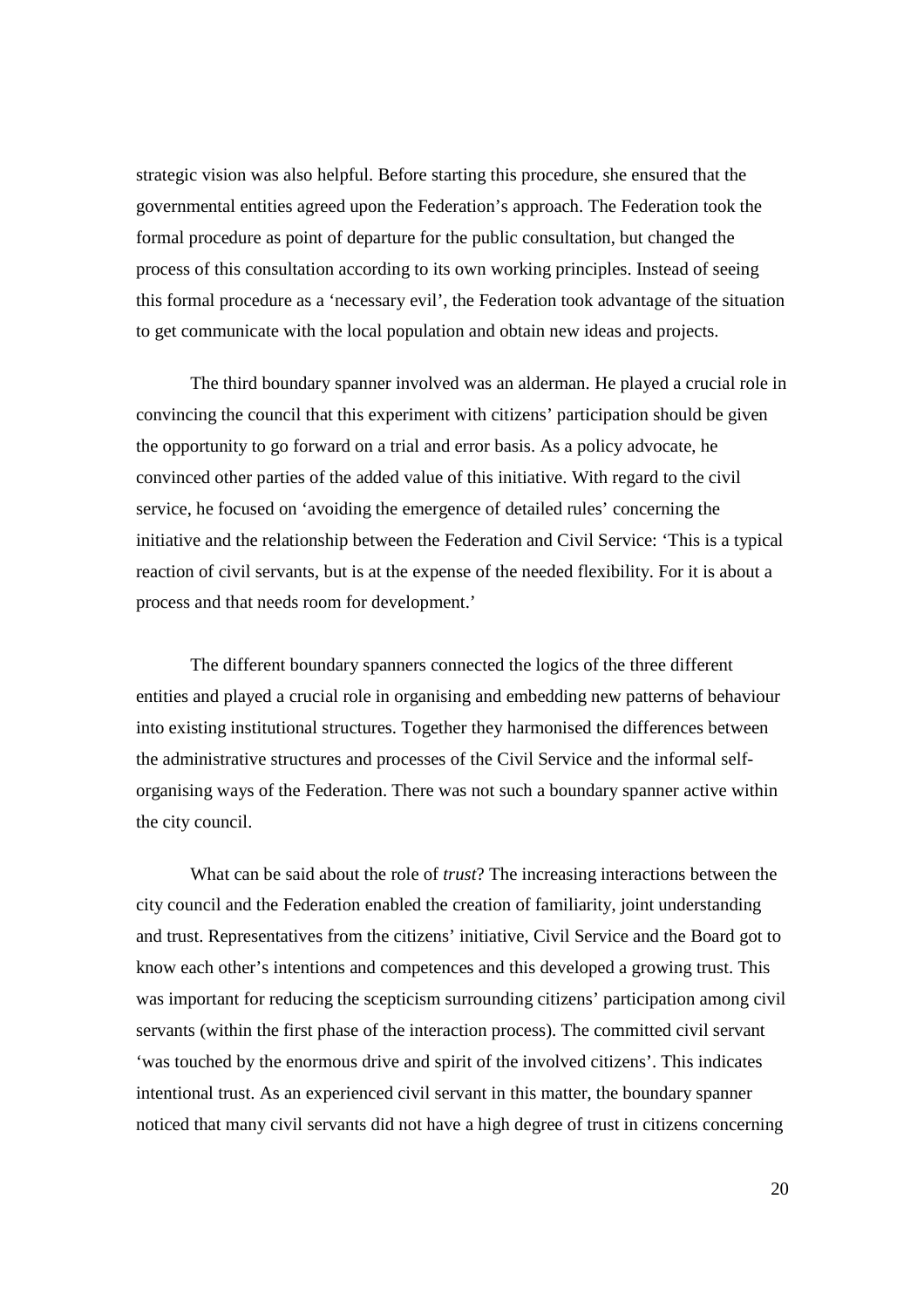their participation in projects. The growing co-operation between the Civil Service and the Federation led to a growing trust in the capabilities and application of the volunteers working within the Federation. This was important for the willingness of civil servants to co-operate and to modify their dominant role in formulating policy proposals with regard to the area.

Within the council, a lack of trust is an important factor hindering the realisation of an effective link between the Federation and council. In the beginning, there was a lack of trust because of the strong involvement of Labor Party sympathisers. After broadening the network of citizens and the withdrawal of some Labor councilors, the intentional trust of the councillors in the Federation increased sufficiently to accept the proposal. However, council members were still eager to keep control over their formal roles, tasks and activities. They were very sceptical with regard to the Federation's abilities to produce sound democratic proposals. This indicates a lack of competence trust. There is, however, also a lack of (intentional) trust between council members, which hindered the formation of the political portal. According to the different respondents, some council members are afraid that other council members will try to use this portal for their own political aspirations.

## **Conclusion and Discussion**

Our research indicates the difficulty to put participatory forms of democracy into practice within established institutions of representative democracy. Proto-institutions of participatory democracy have to be connected with these established institutions in order to prevent evaporation. Making an effective connection and realising embedding is dependent on different factors, of which trust, informal networks and connective capacity through boundary spanning is of major importance. These factors provide *institutional interaction*, which could be described as a co-evolving process wherein existing institutions slightly change or evolve by interacting agents, operating at the boundaries of these institutions. The boundary spanners connected the logistics of the three different entities and played a crucial role in organising how to embed new patterns of behaviour into existing institutional structures. They merged new ways of organisation with existing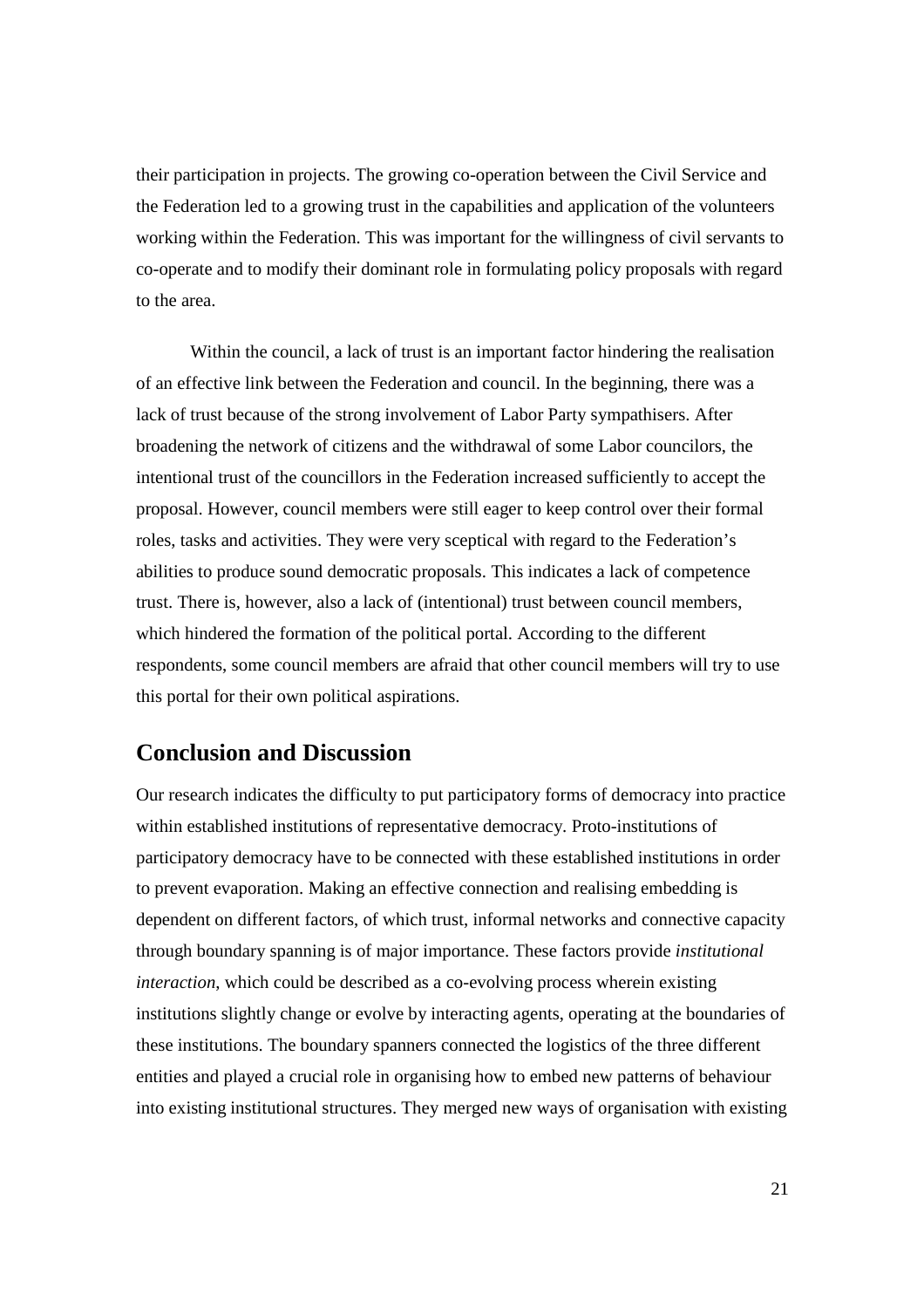institutional procedures. This is a difficult task and requires individuals who are committed and have the necessary experience.

However, the absence of a boundary spanner within the council and a lack of trust between council members hindered the realisation of the political portal or another form of institutional linkage with the council. The complaint regarding a lack of democratic control in the council is an expected reaction from the viewpoint of the representative institutional settings and relationships where there is little opportunity for participatory democracy. It shows the tension when new forms of participatory democracy meet highly institutionalised forms of representative democracy.

In the case study, we found different periods in the process of institutional evolution. The importance of *institutional design* with regard to changes in the processes is addressed in the literature (e.g. Koppenjan and Klijn 2004). The result of this research emphasises the difficult *processes of institutional evolution*. The co-evolving process of institutional interaction is hard to grasp and could hardly be controlled, designed and directed. Different, interacting factors, comes into play: boundary-spanning persons, informal networks and trust come together in a co-evolving process. It is a process characterised by learning, trial and error and is highly dependent on the interacting actors and specific contextual and cultural conditions of the case. If one of the factors (trust, boundary-spanning actors, informal networks) disappears, the evolution process could be brought to a halt.

We found that besides management and meta-governance (Sorensen & Torfing 2009), trust building was especially important (in Period 3, see Table 9.1) for opening up the established institutions, exploring and developing new interaction processes and behavioural patterns, and synchronising different institutional patterns. Trust provided an acceptance of the citizens' initiative and the input from involved citizens in formulating and developing policy plans. Different aspects and effects of trust have been stressed in the literature (Lane and Bachman 2001; Edelenbos and Klijn 2007). In this study, we observed intentional and competence trust. From this growing trust, the actors were willing to take risks and therefore possibilities for change emerged. In the literature, the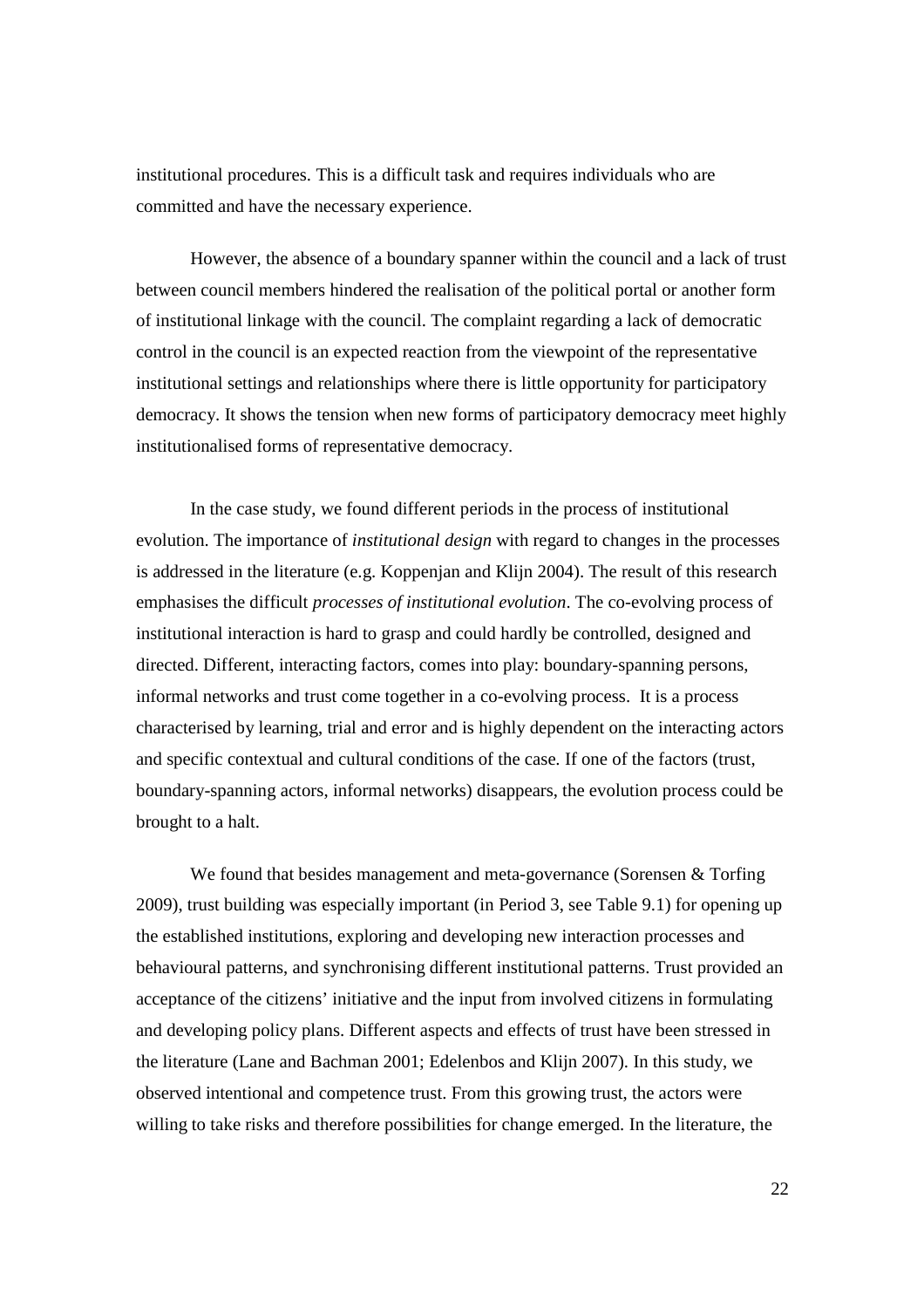relationship between institutions and trust is mostly studied from the perspective of the stability of institutions and institutional design, which may enhance trust (Farrel and Knight 2003; Koppenjan and Klijn 2004). This study supplies a supplementary view that the presence of trust is an important factor for institutional evolution. It creates the confidence for 'stepping out of the box' and exploring new processes and institutions. This reverse relationship has not been studied widely. Further research should provide more insights in this relationship and the next step is to focus on adaptability (factors) and evolutionary aspects of governance networks.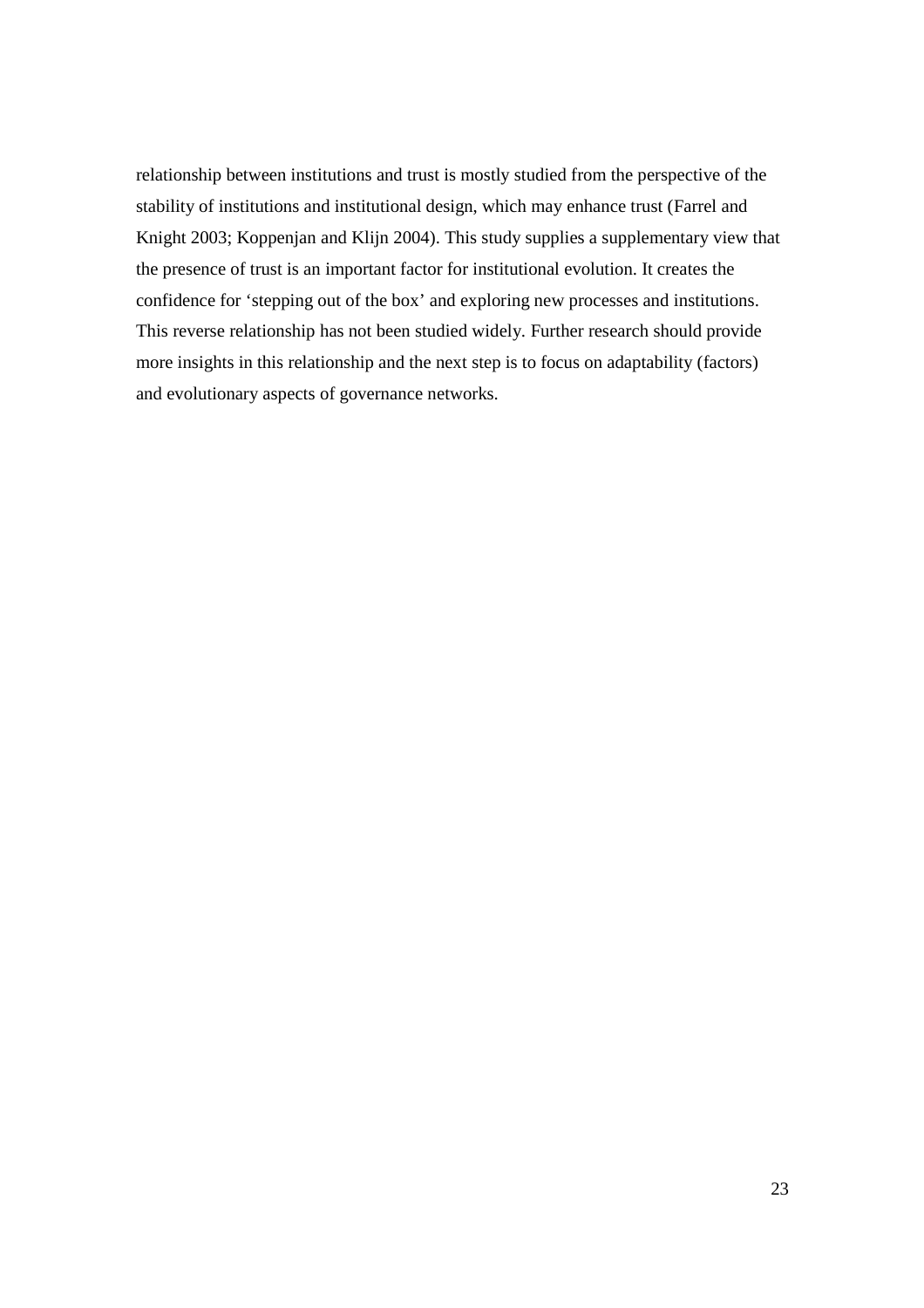## **References**

- Bachmann, R. (2001) 'Trust, power and control in trans-organizational relations', *Organization Studies*, vol. 22 (2): 337–65.
- Benson, J. K. (1977) 'Organizations: A dialectic view', *Administrative Science Quarterly*, vol. 22: 1–21.
- Cilliers, P. (1998) *Complexity and postmodernism: Understanding complex systems*, London: Routledge.
- Edelenbos, J. (2005) *'*Institutional Implications of Interactive Governance: Insights from Dutch Practice', *Governance*, vol. 18 (1): 111–34.
- Edelenbos, J., and Klijn, E. H. (2007) 'Trust in Complex Decision-Making Networks. A Theoretical and Empirical Exploration', *Administration and Society*, vol. 39 (1): 25–50.
- Edelenbos, J., Hond, L. de and J. Wilzing, J (2008) 'Op initiatief van de burger. Over de werking van het gemeentelijk burgerinitiatief', *Bestuurskunde*, vol. 17 (2): 88– 101.
- Eggertson, T. (1990) *Economic behavior and institutions*, Cambridge: Cambridge University Press.
- Farrell, H. and Knight, J (2003) 'Trust, Institutions, and Institutional Change: Industrial Districts and the Social Capital Hypothesis', *Politics & Society*, vol. 31: 537–66.
- Folke, C., Hahn, T., Olsson, P. and Norberg, J. (2005) 'Adaptive Governance of Social-Ecological Systems', *Annual Review of Environment and Resources*, 30: 441–73.
- Giddens, A. (1984) *The constitution of society; outline of the theory of structuration*, Los Angeles: Berkely
- Goodin, R.E. (1996) *The theory of institutional design*, Cambridge: Cambridge University Press.
- Granovetter, M. (1973) 'The strength of weak ties', *The American Journal of Sociology*, vol. 78(6): 1360–80.
- Heylighen, F. (2002) 'The science of self-organization and adaptivity'. Online. Available http://www.eolss.net.
- Jones, C., Hesterly, W. S. and Borgatti, S. P. (1997) 'A General Theory of Network Governance: Exchange Conditions and Social Mechanisms', *The Academy of Management Review*, vol. 22: 911–945.
- Kiser, L. and Ostrom, E. (1982) 'The Three Worlds of Action: A Meta-Theoretical Synthesis of Institutional Approaches', in E. Ostrom (ed.) *Strategies of Political Inquiry*, Beverly Hills: Sage.
- Koppenjan, J. and E.H. Klijn, E. H. (2004) *Managing Uncertainties in Networks*, London and New York: Routledge.